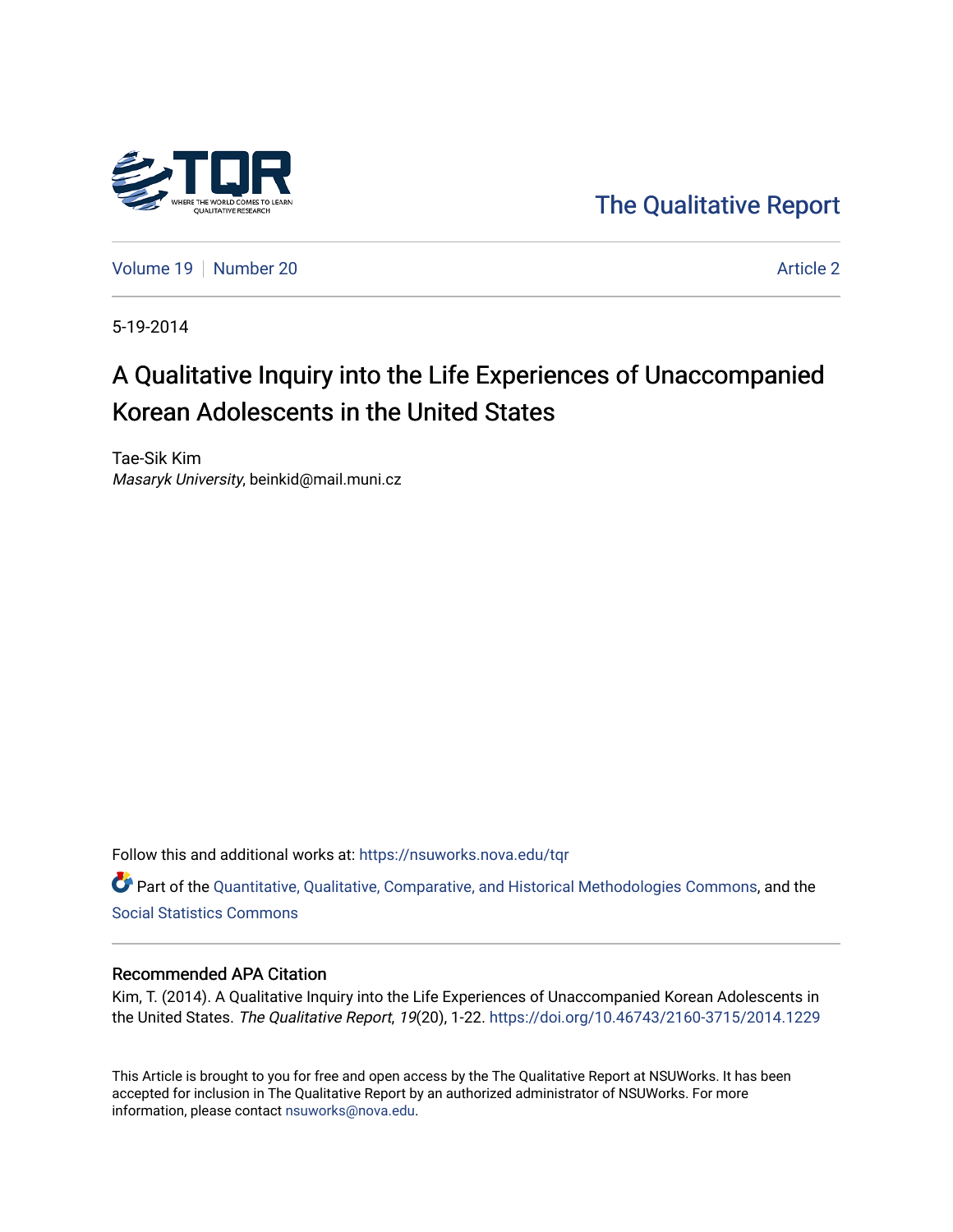# **Qualitative Research Graduate Certificate** Indulge in Culture Exclusively Online . 18 Credits **LEARN MORE**



# A Qualitative Inquiry into the Life Experiences of Unaccompanied Korean Adolescents in the United States

# Abstract

Recognizing the lack of comprehensive academic study concerning the life experiences of unaccompanied Korean adolescents overseas, this study inquired into many aspects of the daily life of the young sojourners. In order to achieve a comprehensive understanding of their living experiences, the present study set broad research questions: What do unaccompanied adolescents experience in host homes, schools, and communities in the United States? How do they build personal relationships with people in the United States? How do they deal with new experiences in different sociocultural environments? A total of 31 Korean students in Oklahoma City, Boston, and Dallas participated in in-depth interviews which were analyzed under the methodological guidelines of the grounded-theory method. The analysis of the data revealed two main themes, "unstable personal relationships" and "strange sociocultural environments," which shed light on how the young students in the study were both psychologically and socially isolated from people and communities in the United States. Each theme was supplemented by several subthemes that characterize the detailed experiences of the participants. As a consequence of those living conditions, they spent a large amount of time in their own rooms by themselves and tended to romanticize their past experiences and relationships in Korea. This study also found that this context was closely associated with their exclusive pattern of mediated communication with people in Korea.

# Keywords

Unaccompanied KoreanAdolescents, Precollege International Students, Sociocultural Environments, Personal Relationships, Qualitative Research

# Creative Commons License



This work is licensed under a [Creative Commons Attribution-Noncommercial-Share Alike 4.0 License](https://creativecommons.org/licenses/by-nc-sa/4.0/).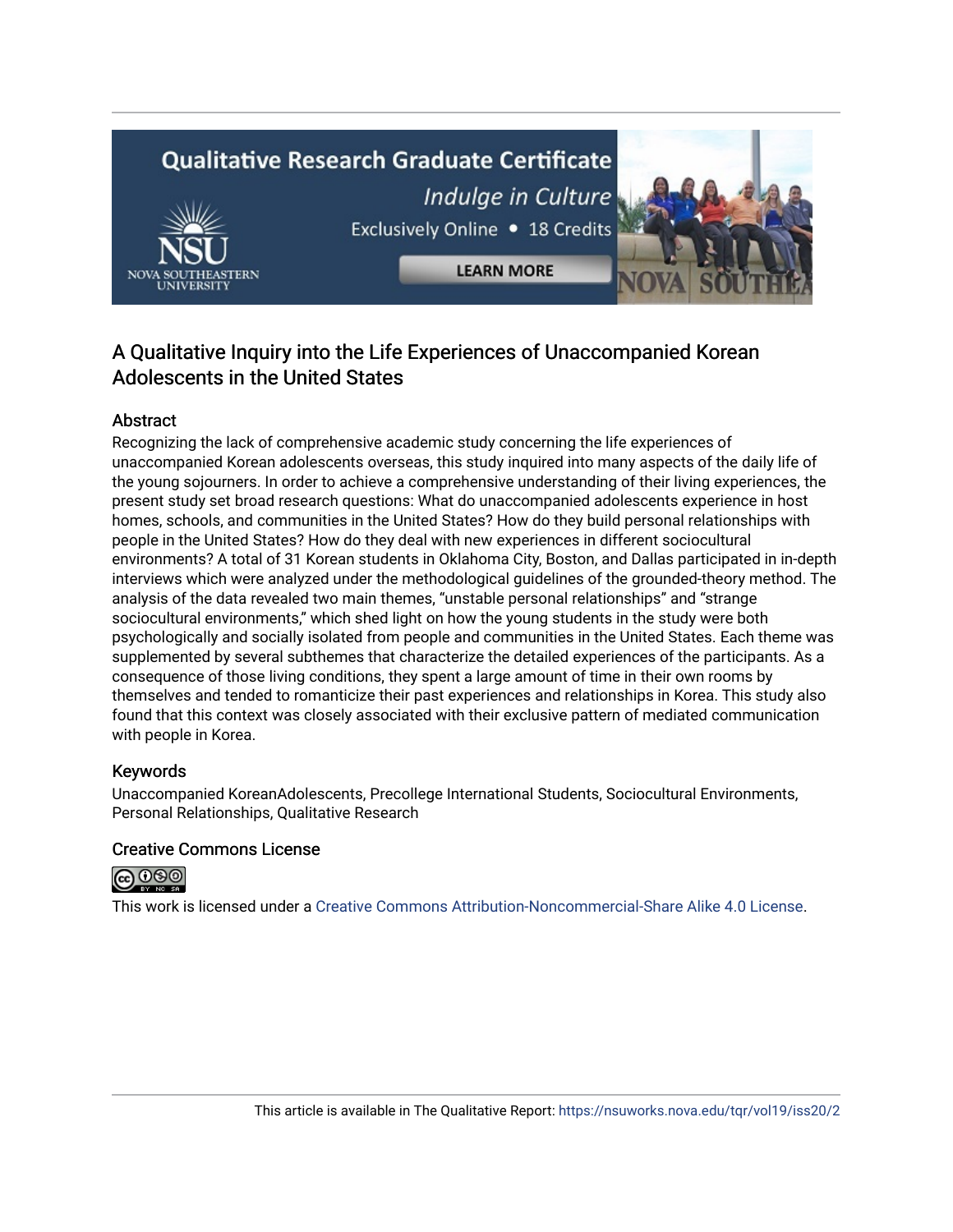# **A Qualitative Inquiry into the Life Experiences of Unaccompanied Korean Adolescents in the United States**

Tae-Sik Kim

Masaryk University, Brno, Czech Republic

*Recognizing the lack of comprehensive academic study concerning the life experiences of unaccompanied Korean adolescents overseas, this study inquired into many aspects of the daily life of the young sojourners. In order to achieve a comprehensive understanding of their living experiences, the present study set broad research questions: What do unaccompanied adolescents experience in host homes, schools, and communities in the United States? How do they build personal relationships with people in the United States? How do they deal with new experiences in different sociocultural environments? A total of 31 Korean students in Oklahoma City, Boston, and Dallas participated in in-depth interviews which were analyzed under the methodological guidelines of the grounded-theory method. The analysis of the data revealed two main themes, "unstable personal relationships" and "strange sociocultural environments," which shed light on how the young students in the study were both psychologically and socially isolated from people and communities in the United States. Each theme was supplemented by several subthemes that characterize the detailed experiences of the participants. As a consequence of those living conditions, they spent a large amount of time in their own rooms by themselves and tended to romanticize their past experiences and relationships in Korea. This study also found that this context was closely associated with their exclusive pattern of mediated communication with people in Korea. Keywords: Unaccompanied Korean Adolescents, Precollege International Students, Sociocultural Environments, Personal Relationships, Qualitative Research*

# **Introduction**

While international college students have been a popular subject in intercultural communication research probing a variety of cultural and psychological consequences of these students' global relocation (e.g., Ye, 2006), the results of only a few studies dealing with precollege international students have been reported (e.g., Kuo & Roysircar, 2006). This gap in the research exists not only because the number of precollege international students is much smaller than that of college students, but also because of various ethical issues in conducting research on international minors (Popadiuk, 2010). Consequently, despite the large number of Korean adolescents in English-speaking countries, there have been a limited number of academic studies conducted concerning this population. Moreover, a large number of studies have focused more on educational and psychological consequences than on the life experiences of these students (e.g., Ahn, 2011).

The effects of globalization and economic development in East Asian countries have led to a rapid increase in the international student population in English-speaking countries. During the past decade and a half especially, the number of young international students from Asia attending primary and secondary schools in the United States, Canada, Australia, and New Zealand has dramatically increased (Kuo & Roysircar, 2004). Some early studies on these students refer to them as "unaccompanied minors," "parachute kids," and "visa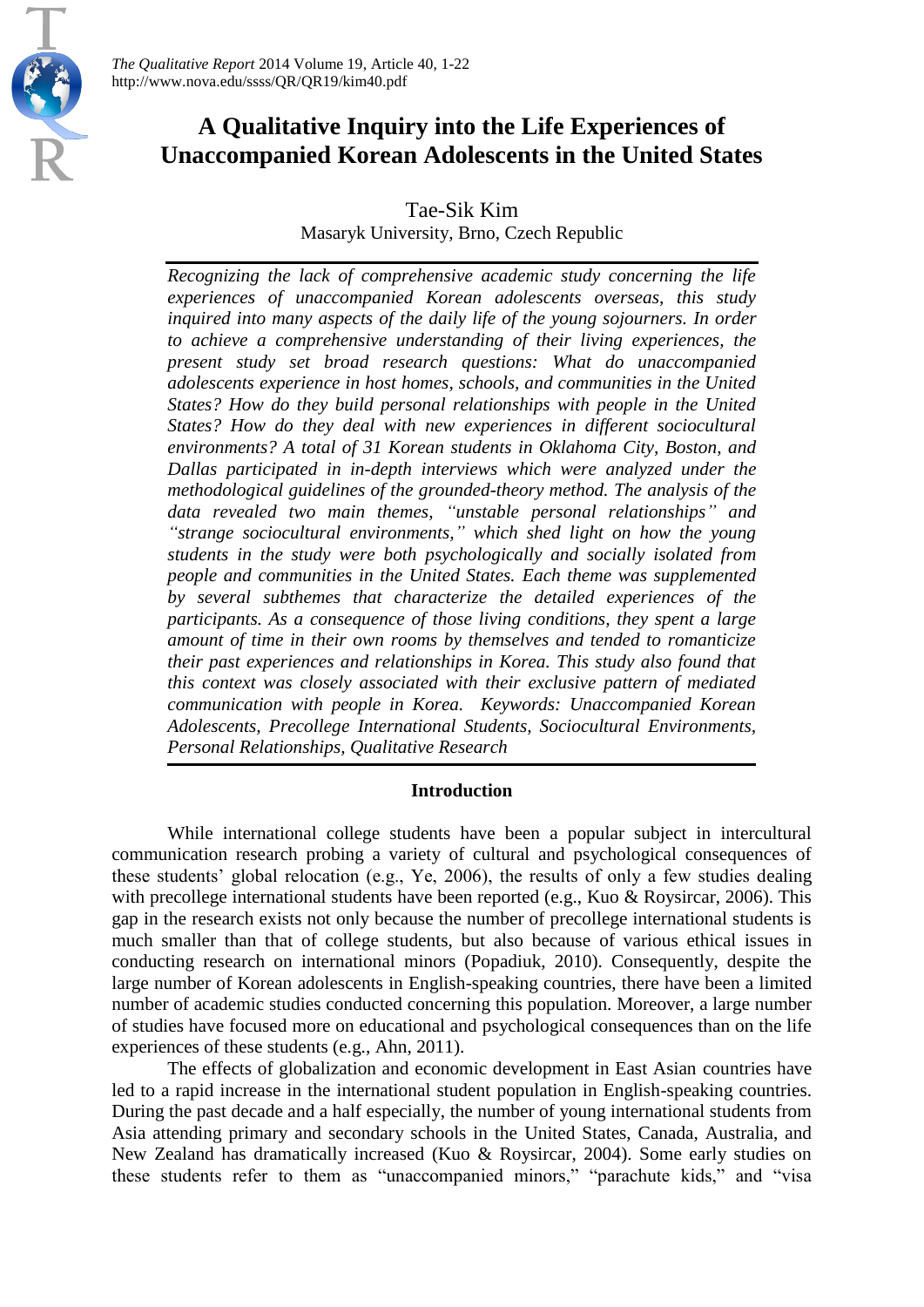students" (Chiang-Hom, 2004; Ying, 2001; Zhou, 1998). Because of Taiwan's unstable international status and the vague future of the country in relation to mainland China, the phenomenon of unaccompanied kids in Taiwan began earlier than in Korea; therefore, although studies are sparse, there is scholarship dealing with the psychological issues of Taiwanese unaccompanied sojourners (e.g., Kuo & Roysircar, 2006) focusing on parent-child relationships (Zhou, 1998) and probing the relationship between acculturation and stress (Kuo & Roysircar, 2004). Comparative studies on this population more clearly show the psychological and cultural distinctiveness of unaccompanied young sojourners compared to other immigrant adolescents who live with their parents (Chiang-Hom, 2004; Kuo & Roysircar, 2004).

In many disciplines, including psychology, education, and communication, there have been a large number of studies of Korean international college students (e.g., Lee, Koeske, & Sales, 2004). However, only a limited number of academic studies focusing exclusively on unaccompanied Korean adolescents has been published; a study conducted in education focused on the influences of curriculum and school culture in the United States in shaping the global perspectives of Korean adolescents (Ahn, 2011); a recent ethnographic study of Korean adolescents in Singapore reported ambivalent experiences of being global and local (Kang, 2013); other studies focused more on the social context of this phenomenon rather than on the microscopic interests of the population (e.g., Kang & Abelmann, 2011). Although these studies covered a wide aspect of Korean early study abroad, they did not particularly look at the life experiences of unaccompanied adolescents. Based on a series of in-depth interviews with unaccompanied Korean adolescents in the United States, the present study focused exclusively on the personal relationships, living conditions, and sociocultural contexts of their lives in the United States.

#### **Unaccompanied Korean Adolescents**

According to the Student and Exchange Visitor Information System of the Department of Homeland Security, the number of Korean students who are not U.S. citizens or permanent residents reached 72,295 in 2012 (Project Atlas, 2012). The total number of precollege students has slowly decreased since the economic recession in 2008. However, there were still 18,742 Korean precollege students who enrolled in schools outside their home country in 2012 (KEDI, 2012). Although no statistical report that specifically covers the number of Korean precollege students in a certain country has been published, it is estimated that about 30% of Korean international students in the United States are precollege students (Kim, 2005).

This study's population is defined with a neologism, *jogi yuhaksaeng*, literally meaning "early study abroad students," indicating young adolescents who relocate to English-speaking countries for their precollege education. Globalization and a long tradition of competitive education in Korea have been combined into a context that has contributed to the unusual trend of sending young children to English-speaking countries. The excessive competition in a globalized world forces people to be more active in seeking ways to upgrade their socioeconomic status (Ong, 1999).

Although English education has been a top priority in Korea since the early phase of the Korea Republic, the Korean government has created a so-called English boom in recent years by promoting a series of educational reforms in response to the wave of globalization (Park, J-K, 2009). The education industry in Korea and the parents of young students have reacted swiftly to this sociocultural context, recognizing that English proficiency is positively correlated with "occupational success and social mobility" (Koo, 2007, p. 13). In other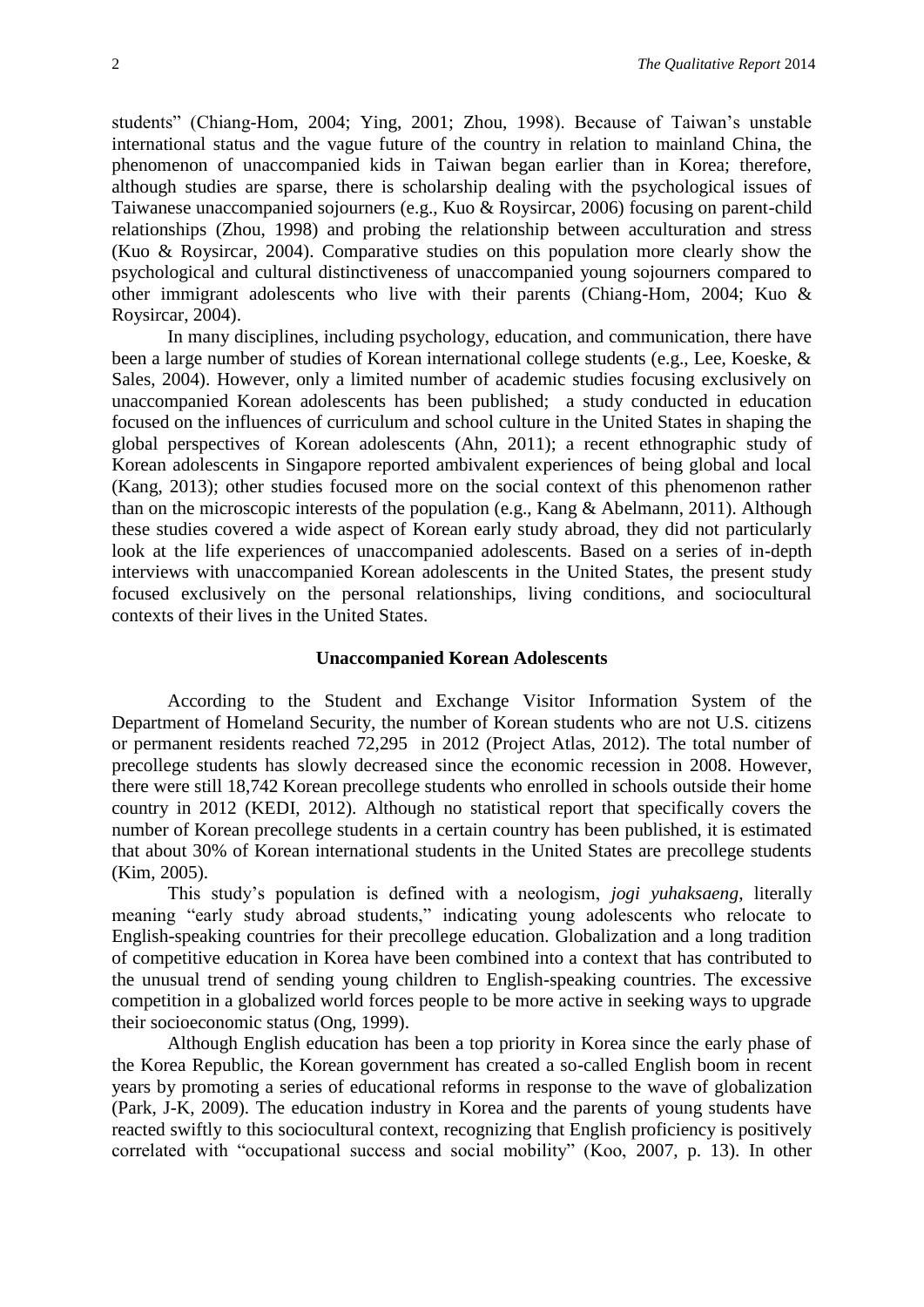words, English skills have become symbolically important human capital in Korean society (Park, J. Y. 2009).

In addition to English skills, degrees from renowned U.S. higher education institutions are also often regarded as passports for a successful life's journey in Korea (Park & Abelmann, 2004). Urban legends aside, the facts do tend to support this notion: 65.3% of high-ranking bureaucrats in the current Korean government have foreign degrees, and 75% of them have studied in the United States (Ryu, 2008). Schooling in an English-speaking country also promises a "better" educational environment with less competition and a more humane atmosphere (Koo, 2007). The Korean university entrance examination is infamous for its difficulty and competitiveness, while the process of college admission in the United States is believed to be much easier (Park, J-K, 2009). Therefore, early study in the United States makes it possible for students to evade disadvantageous educational environments and can lead to a socially advantageous career.

### **The Importance of Understanding Life Experiences**

Several studies on unaccompanied adolescents stress the importance of life experiences young sojourners may encounter in their new daily life. First, adolescents still in the process of development may suffer cultural incompetency in a new society, which eventually leads them to stick more to their home ties and culture (Ying, 2001). Multiple studies report that unaccompanied sojourners experience high acculturative stress and homesickness in host societies (Kuo & Roysircar, 2006; Tartakovsky, 2007). Second, the absence of parents in a foreign country is one of the most important contexts of this population because the role of parent and family communication is critical in adolescent development (Larson, Branscomb, & Wiley, 2006). Third, Chiang-Hom (2004) stresses the importance of peer relationships for unaccompanied minors as a force in developing a sense of belonging and forming a community. According to Hartup and Moore (1990), peer relationships are "essential for expanding the child's construction of reality" and socialization (p. 3). However, as expected, interethnic and interracial friendships are more difficult to shape for this age group (Kao & Joyner, 2004). International students commonly misperceive the initial kindness and amiable attitudes of American students toward them as serious friendships (Mori, 2000).

In a series of research projects on unaccompanied Asian international students in Canada, including several Koreans, Popadiuk (2010) found that the young international students experienced a multilayered transitional process that had both positive and negative impacts in their daily lives. Her research suggested that trivial everyday events the students might routinely encounter, such as interacting with teachers and student colleagues, eating new food, and using public facilities, could shape their psychological attitudes toward the process of cultural adjustment.

The present study is a part of my dissertation research focusing on the communication practices and the cultural positioning of unaccompanied Korean high school students in the United States. Since I expected that a comprehensive understanding of participants' daily experiences would bring important clues to understanding their everyday communication practices and attitudes toward their new lives, the research was originally designed to begin with the investigation of the young sojourners' life experiences. Therefore, the present study set broad research questions, including these three: What do unaccompanied adolescents experience in the host homes, schools, and communities in the United States? How do they build personal relationships with people in the United States? How do they deal with their new experiences in different sociocultural environments? In this paper, I categorize two major themes and a conclusive theme reflecting the young sojourners' life experiences in the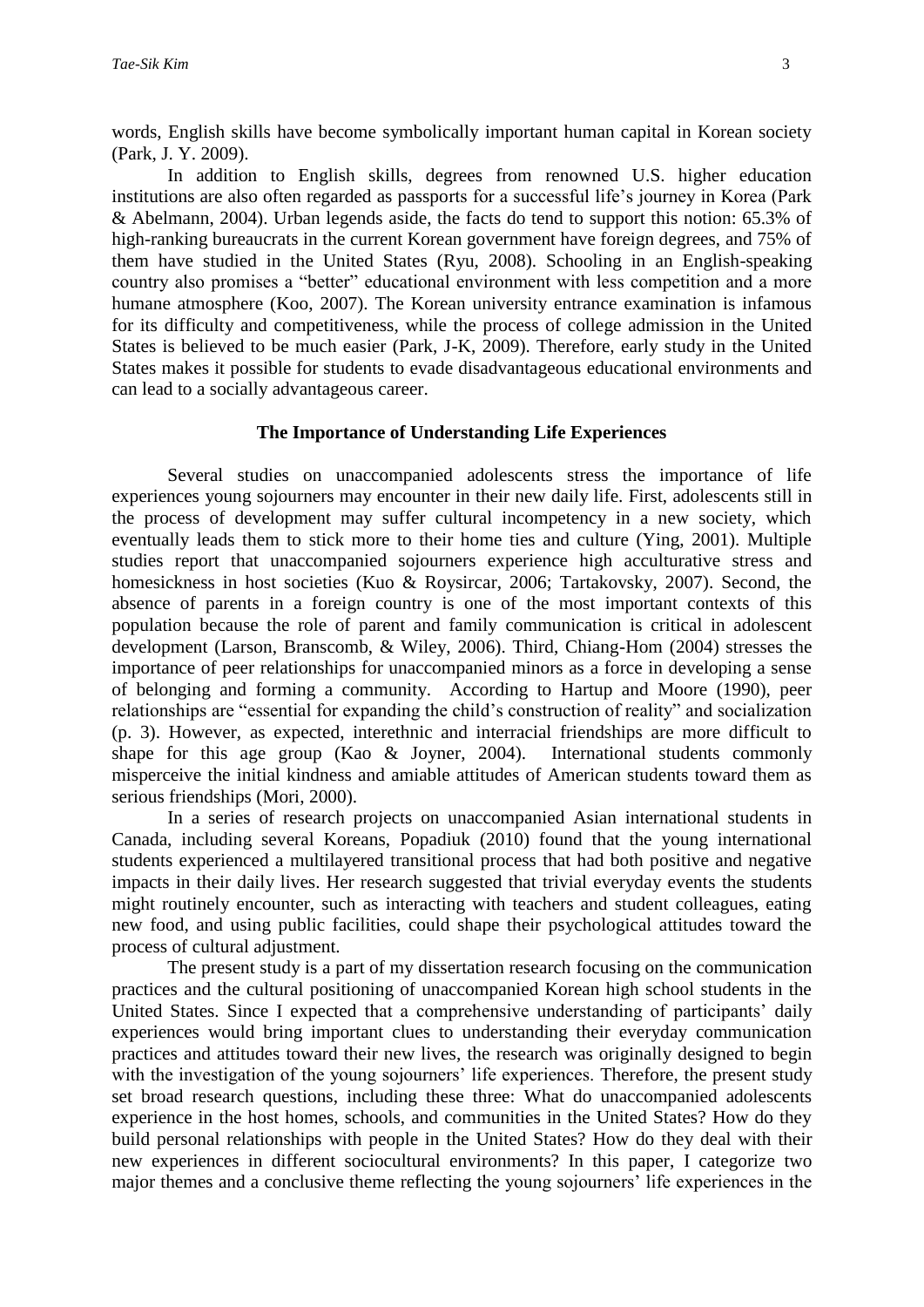United States based on findings from and analyses of a total of 31 semi-structured in-depth interviews. I additionally discuss how the experiences in the lives of young international students are associated with their communication practices in the United States.

#### **The Present Study**

#### **Background**

This study grew out of my personal experiences not only as an international graduate student in the United States but also as the uncle of two nieces who relocated to the United States for the purpose of their secondary education. Furthermore, I was an English tutor working to support the educational success of Korean high school students living in the United States. Korean communities are known for well-to-do children who attend expensive private high schools, spend a lot of money on accommodations, and return to Korea every summer. Nevertheless, I heard complaints constantly from these affluent children, which stemmed mainly from their living environments, which they thought of as living with strangers. For example, my niece once complained about having to eat frozen chicken nuggets with her host family. Not surprisingly, many of these Korean students looked forward to summer vacations when they could return to their homes in Korea. However, it was not uncommon upon their return to the United States for them to complain about the fact that they did not really get a summer vacation. Their time at home was primarily spent in SAT and TOEFL preparation institutes.

These young sojourners are objectified in many ways. For their parents, these students are supposed to glorify the family name by entering prestigious colleges in the United States. For businesses, these young students are sources of huge profits. Agencies for early study abroad, private institutes for English education, mass media, and many schools and embassies in English-speaking countries literally make millions off the ambition of these students. For academic researchers, these students are merely variables to be tested in an attempt to find relationships among cultural adaptation, academic productivity, linguistic skills, age, parents' SES, and so on. The world often does not seem to genuinely care about the wellbeing of these adolescents.

Grounded in my own experiences and with a critical mind toward the social circumstances, I planned this study to increase understanding of young students' daily experiences in a foreign country. I expected my findings to be a wake-up call for people who are related to this industry. In order to fully engage in the present study, I took graduate courses (such as adolescent development) and participated in multiple seminars on developmental psychology, allowing me to have more intimate and productive conversations with my two nieces and five pupils. These academic and practical experiences in this field helped me recruit participants easily and build rapport with young students quickly.

#### **Participants**

There are no specific statistic data indicating how many Korean students study in U.S. cities. While universities have official demographic data for enrolled international students, secondary schools barely note official numbers of international students. The Korean government reports only the total number of Korean students in the United States rather than more specific demographic data in certain cities and schools in the United States.

This research was first conducted in the metro area of Oklahoma City (hereafter, OKC) because I, as a doctoral student at the University of Oklahoma, was familiar with the Korean community in OKC. Even though it is not difficult to find after-school institutes for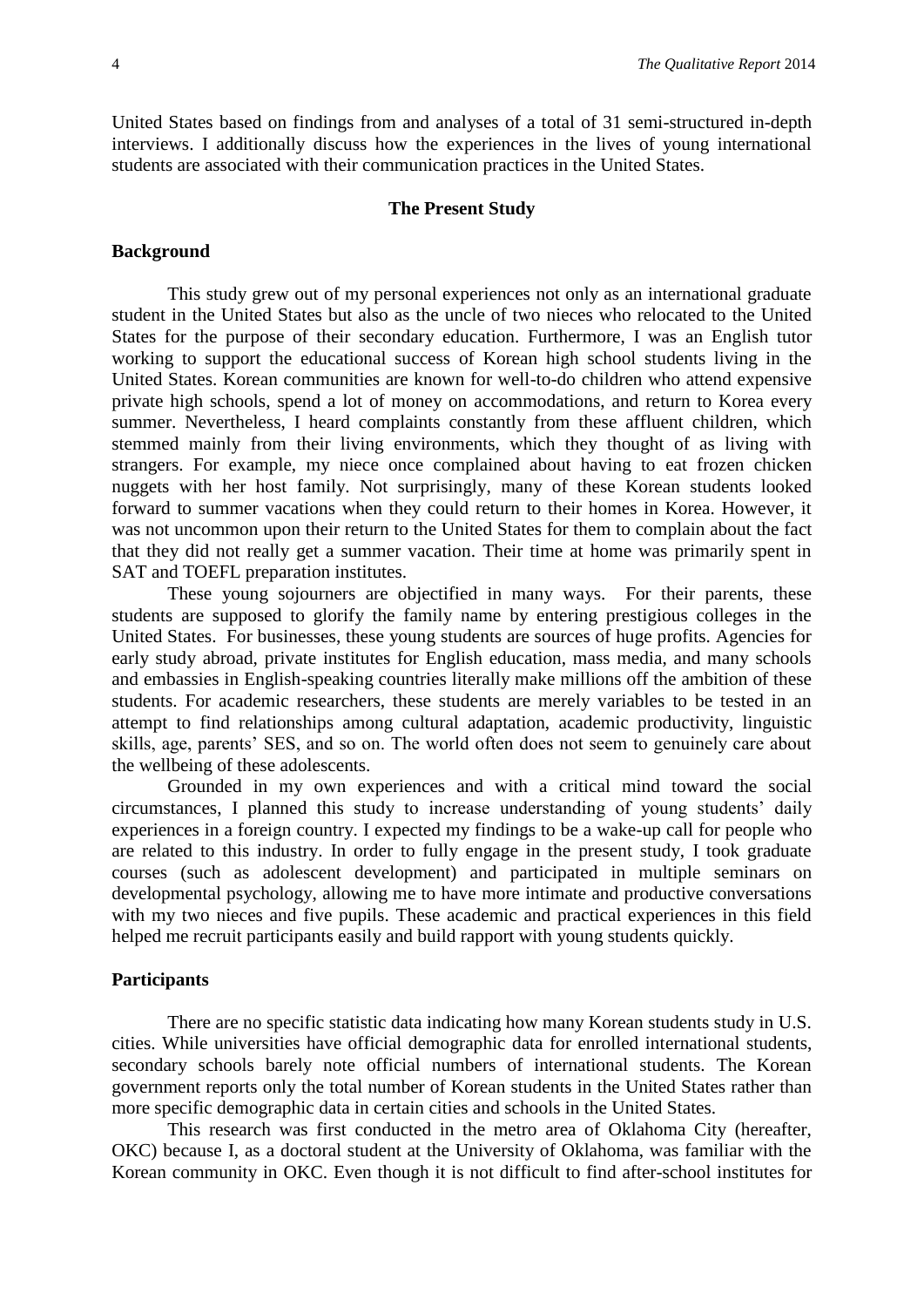Koreans and early study abroad agencies in major U.S. cities, including Boston and Dallas, OKC is not known as a popular destination for early study abroad; there is no after-school institute for Koreans and no early study abroad agency owned by Koreans. When a series of interviews was conducted in 2010, many participants in OKC complained about the limited number of Korean friends in their communities and their monotonous daily life caused by the lack of public transportation and few places to go in the city. Guided by those findings, I conducted the next phase of data collection in a bigger city than OKC in terms of general population, population density, and the size of the Korean community.

Although the Korean American population in Boston is smaller than in other major cities such as Los Angeles, New York, and Chicago, Boston is well known in Korea as being the most popular destination for early study abroad. Despite the lack of official demographic information, it was easy to find various commercials and information identifying Boston as the most popular site. There are over 20 after-school institutes and 11 study-abroad agencies for Korean students (Bostonkorea, 2011). These businesses are mainly located near the Cambridge campus of Harvard University and in downtown Boston. Although four participants did not live near the area where Korean businesses were densely located, they could easily reach Korean communities and downtown Boston by commuter train and bus. Based on Federal Transit Administration data, Boston is ranked as having the fourth-best public transportation system in the United States (Kurtzleben, 2011). Unlike the participants in OKC, the participants in Boston could easily become involved in Korean communities because both of the larger size of the Korean communities and convenient transportation.

The final phase of data collection was conducted in Dallas in late 2010. Dallas, one of the largest cities in the southwestern region, has a relatively large Korean community. There were also multiple Korean business centers in the Dallas metro area at the time of this study. While Dallas is larger than Boston in terms of population, there were fewer education-related businesses than in Boston: 11 after-school institutes and four study-abroad agencies for Korean students (Dalsaram, 2011). Unlike Boston, Korean businesses in the Dallas metro area are spread throughout multiple suburban centers like Carrollton, Plano, and Allen. Since the Dallas metro area ranks 99th among 100 U.S. urban areas in terms of the accessibility to public transit (Lindenberger, 2011), the living environment for unaccompanied minors was expected to be different from that in Boston.

The Institutional Review Board initially approved the whole research project including the present study for the metropolitan area of OKC, followed by approval for Boston and Dallas (IRB no. 12066). In compliance with the approval, all participants were over 18-years-old and were either juniors or seniors in high school. Although participants were still high school students, parental consent was not required because they were legally adults according to U.S. law. Since the first semester of an academic year begins in March in Korea, there are usually some technical problems when Korean students transfer to American high schools. Therefore, Korean high school students usually lose a semester in order to be in line with the American academic calendar. Moreover, many Korean high school students spend around a year practicing English before they transfer to American high schools. For this reason, Korean juniors and seniors are usually older than American students. The students in this study had been in the United States at least one year, and they did not live with their parents. All participants entered the United States on an F-1 student VISA, which is a nonimmigrant VISA that foreign students are required to obtain in order to enroll in schools in the United States. Since the U.S. government does not allow precollege international students who are F-1-student-VISA holders to attend public schools, all participants in this study were enrolled in private high schools.

The sampling of this study was purposive. With the help of several a key informants in each city, I purposefully recruited participants who were not accompanied by their parents,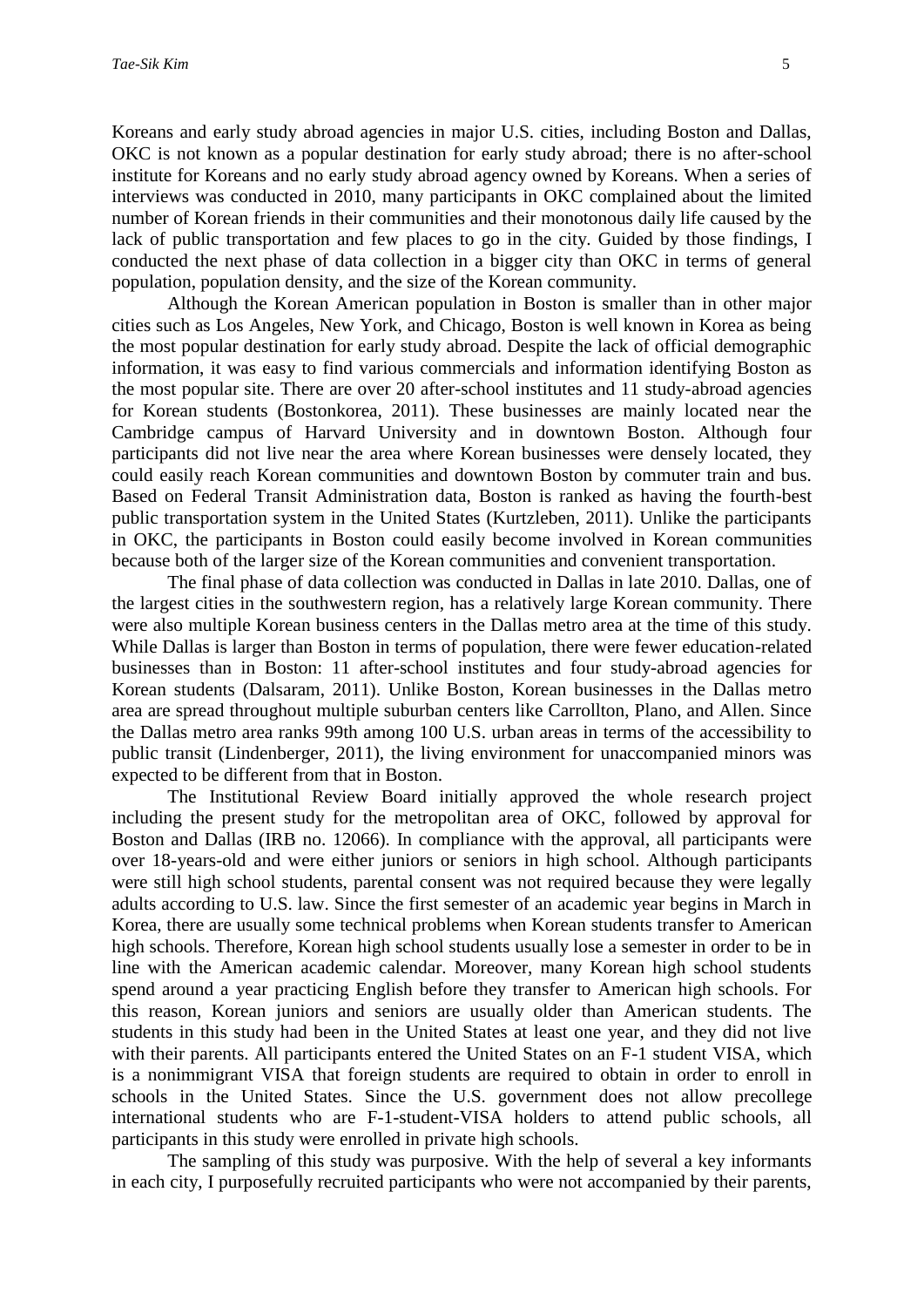lived with host families, and had been in the United States over one year. This study also utilized snowball sampling. I was able to recruit additional participants who were introduced by initially recruited participants. A key informant, who was also a Korean high school student in OKC and a friend of my niece, helped recruit participants in OKC. In Boston, a Korean teacher who taught English to Korean students at a private institute introduced eight students to me. A participant in Boston also helped me recruit another two students. In Dallas, a former student of mine introduced two participants, and those two students helped me recruit four additional participants.

| 1 avrs 1.                               |                               |  |  |  |
|-----------------------------------------|-------------------------------|--|--|--|
| Demographic Information of Participants |                               |  |  |  |
| Category                                | <b>Number of Participants</b> |  |  |  |
| <b>Current City</b>                     |                               |  |  |  |
| OKC                                     | 15 (Male: 8, Female: 7)       |  |  |  |
| <b>Boston</b>                           | 10 (Male: 7, Female: 3)       |  |  |  |
| <b>Dallas</b>                           | 6 (Male: 4, Female: 2)        |  |  |  |
| Age                                     |                               |  |  |  |
| 18                                      | 17 (Male: 11, Female: 6)      |  |  |  |
| 19                                      | 14 (Male: 8, Female: 6)       |  |  |  |
| Years in the US                         |                               |  |  |  |
| $1 - 2$                                 | 10 (Male: 6, Female: 4)       |  |  |  |
| $2 - 3$                                 | 19 (Male: 13 Female: 6)       |  |  |  |
|                                         | 2 (Male: 0, Female: 2)        |  |  |  |

Table 1:

#### **Data Analysis**

Based on a pilot study with my niece, her friend, and a key informant in 2008, I initially developed 23 open-ended questions in three categories: general questions about the participants, questions regarding the uses of communication technology, and questions regarding everyday communication and interpersonal relationships. The first phase of data collection from three participants in Oklahoma was conducted with this set of questions. Following the methodological guidelines of the grounded theory method, I began data analysis as soon as the first data were collected (Charmaz, 2006). The first data analysis allowed me to add more questions and categories to the interview protocol for the next phases of data collection. For example, there were several students who had lived in the United States when they were younger for various reasons, and their early experiences influenced their current lives in the United States. Therefore, I added questions like "Had you visited the U. S. before you came to study here?" Instead of changing the third category of questions, I added two more categories. The fourth category consisted of nine additional questions aimed to identify detailed cultural familiarities and changes in the young sojourners. The fifth category was also added to obtain data regarding participants' cultural identities. In this category, some indirect questions like "Do you want to be an American citizen?" were developed in order to encourage participants to show a variety of their concerns about themselves. Therefore, the next phases of data collection in the three cities were conducted with five categories and a total of 52 questions (Appendix 1).

The length of the interviews varied from one to two hours because I did not restrain participants from telling their stories, even if the stories were not related to the study. All interviews were conducted at coffee shops or fast-food restaurants.

I transcribed interviews verbatim in Korean for data analysis and the length of the transcription of each interview ranged from 13 to 21 single-spaced pages. I coded the data by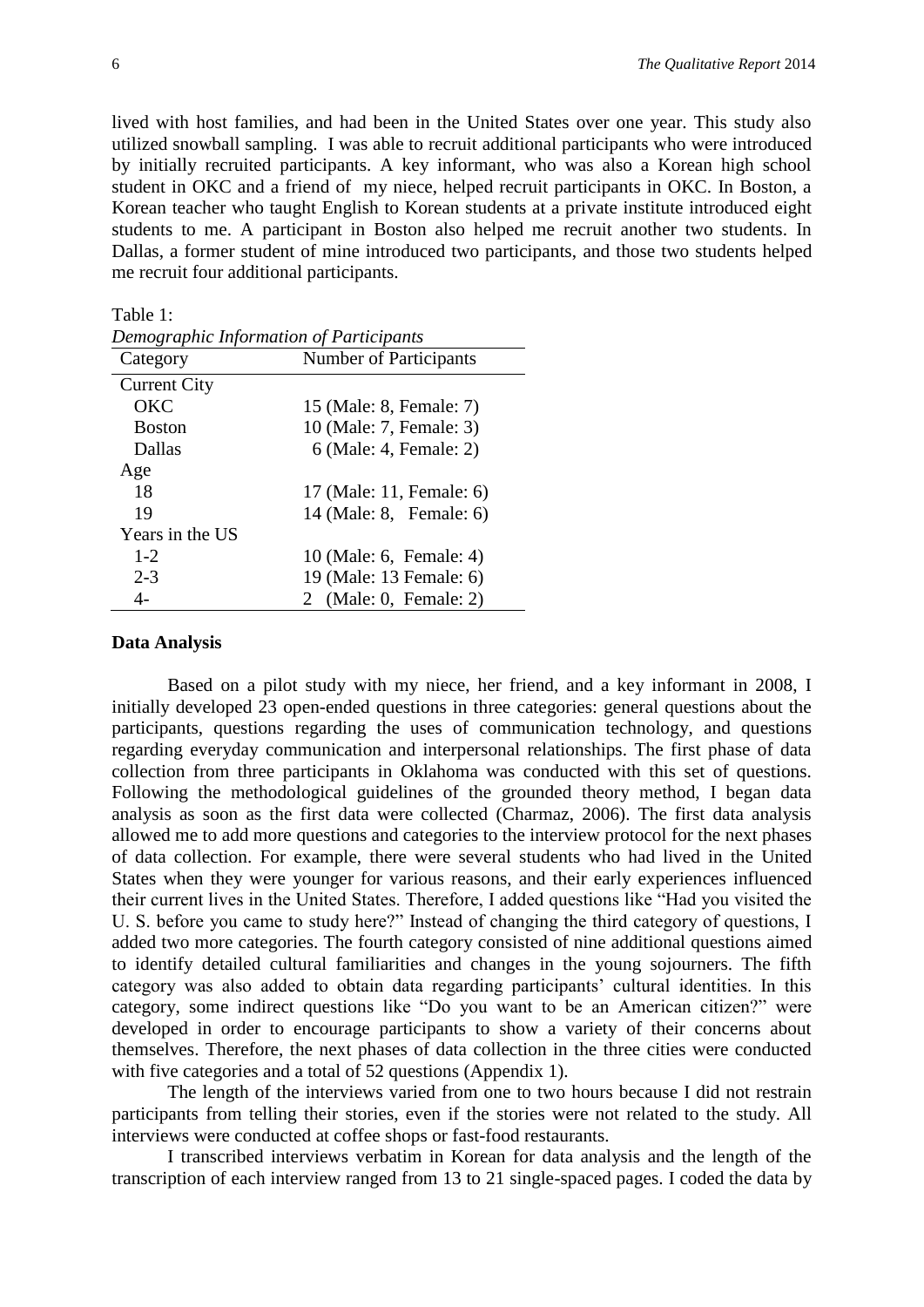repeatedly reading the fully transcribed interviews in order to compare interviews and find similarities and differences in the data, which eventually led to finding common themes. The coding process was divided into multiple steps. First, a list of codes, such as "the lack of personal relationships with American classmates (Am F)" and "restricted mobility (RM)," was made after reading the transcripts repeatedly. Second, after being compared to one another multiple times, similar and related responses from different participants were inserted in the same column on a workbook in Excel. Third, each code was assigned an inserted response, and only exclusively related responses were left in the same column. In this process, those responses that did not fit in a code or that fit in more than one code were adjusted so they would fit in a code. In the course of adjustments, a subtheme, "stressful relationship with housemates," was extracted. Fifth, I selected and underlined important comments representing each theme. This process was conducted not only for refining the properties of each theme but also for describing the essential nature of the themes (Thorne, 2000). These underlined comments and their corresponding themes were reviewed by a colleague, a native of Korea, at my institution in order to insure reliability. During the process of data analysis, each participant was assigned a pseudonym.





#### **Theme 1: Unstable Personal Relationships**

#### **Living with strangers**

Living without parents in a foreign country was the most prominent contextual difference distinguishing this study's population from other same-age adolescents. All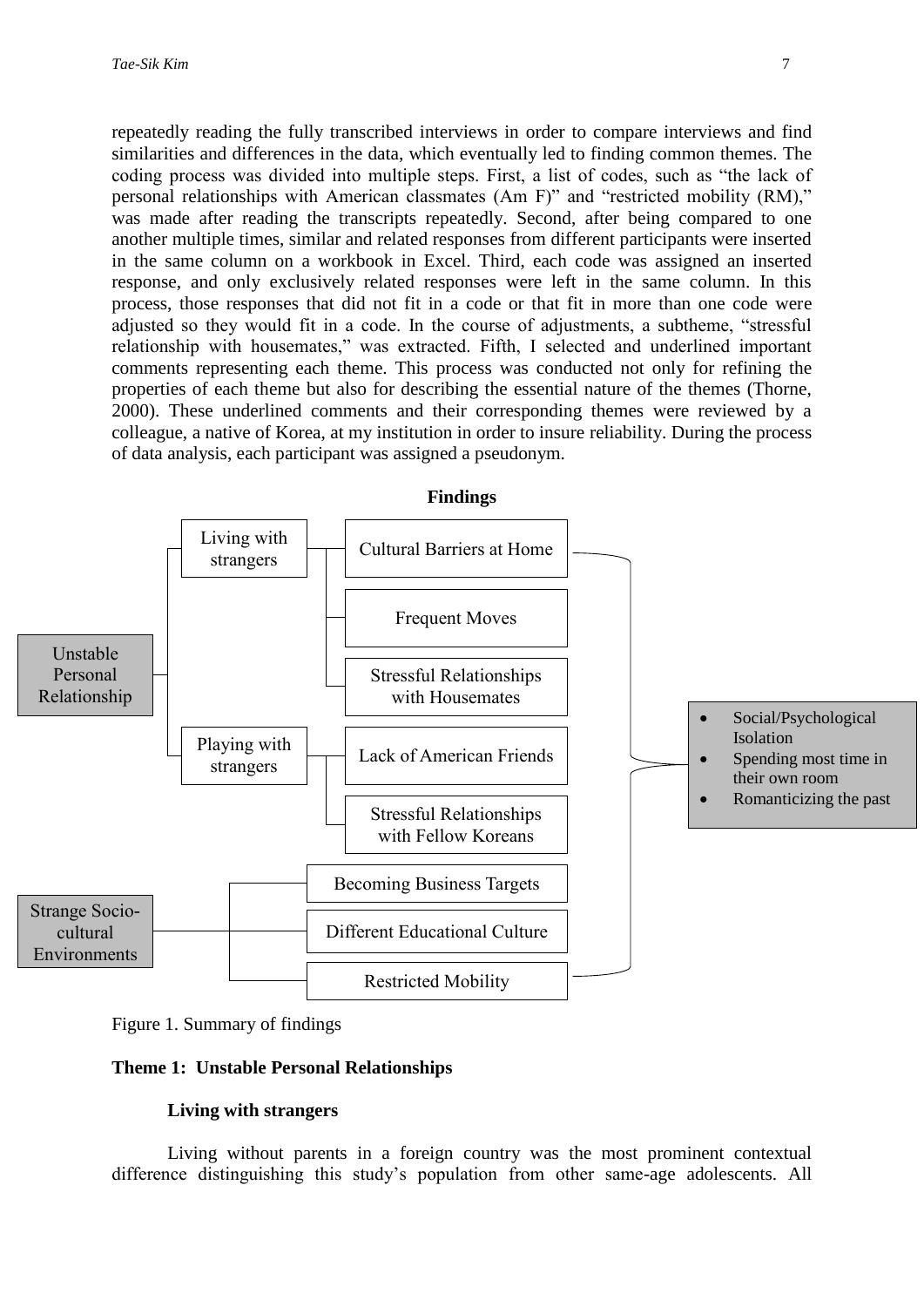participants in this study lived with host families, relatives, or their parents' friends in the United States. Although all participants were over the age of 18 and did not require legal guardians, they all had legal guardians. Regardless of the legal requirements, some American high schools require official guardians for international students for safety reasons. Since the host home was the place where the unaccompanied adolescents began and ended their days, their experiences and relationships with host families are crucial in understanding their living contexts. Despite the importance of personal relationships at home, many participants failed to build stable and sound relationships with their hosts.

# *Language and culture at home*

Most participants, except those who had lived in English-speaking countries before coming to the United States for their precollege education, suffered from having insufficient English skills to communicate with their host families. According to many participants, they were initially worried about language skills at school. However, their insufficient English skills created more problems in the host homes than at school. English at school was firmly based on textbooks and ordinary lectures, and there were Korean classmates who helped each other. On the other hand, many participants said they were reluctant to become involved in situations in their host homes because they felt it was difficult to express subtle emotions, opinions, and questions in daily life. For example, Jisuk in OKC said, "At my first host home, I only spoke to them during meal time. Even at the table, I only used very simple English. I rarely asked my host mom to do something for me. I just did it myself. That was much more comfortable for me."

However, language was not the only issue raised by participants in describing the difficult experience of adjustment to new home. Because of the emphasis on traditional family culture in Korea, many people, even members of the younger generation, tend to view divorced or single-parent families negatively. In this study, eight participants lived or had lived with single-parent families. Hyun in Boston pointed out the unstable financial condition of her single host mom: "She seemed to need money desperately. With three children, her life looked so tough. She was always crazy about money. Though I understood her situation and felt sympathy for her, I knew I did not have to live there."

| <b>Table</b> |  |
|--------------|--|
|--------------|--|

| <b>Host Home Experience</b>                      |                               |  |
|--------------------------------------------------|-------------------------------|--|
| Category                                         | <b>Number of Participants</b> |  |
| <b>Current Host</b>                              |                               |  |
| Korean (Korean American)                         | 11                            |  |
| Non-Korean                                       | 15                            |  |
| Relative or Acquaintance                         | 5                             |  |
| Number of hosts experienced for the past 2 years |                               |  |
|                                                  | 5                             |  |
|                                                  | 13                            |  |
|                                                  | 8                             |  |
| or more                                          |                               |  |

Although Korean host families shared language and culture with the young students, different family cultures still became a stressor for them. Joon in OKC lived with a Korean host family who enjoyed social and family gatherings at home. Although he first liked new experiences with diverse people, he became tired of being awkward with strangers. Eventually, he began avoiding family occasions and began to feel distant from them. On the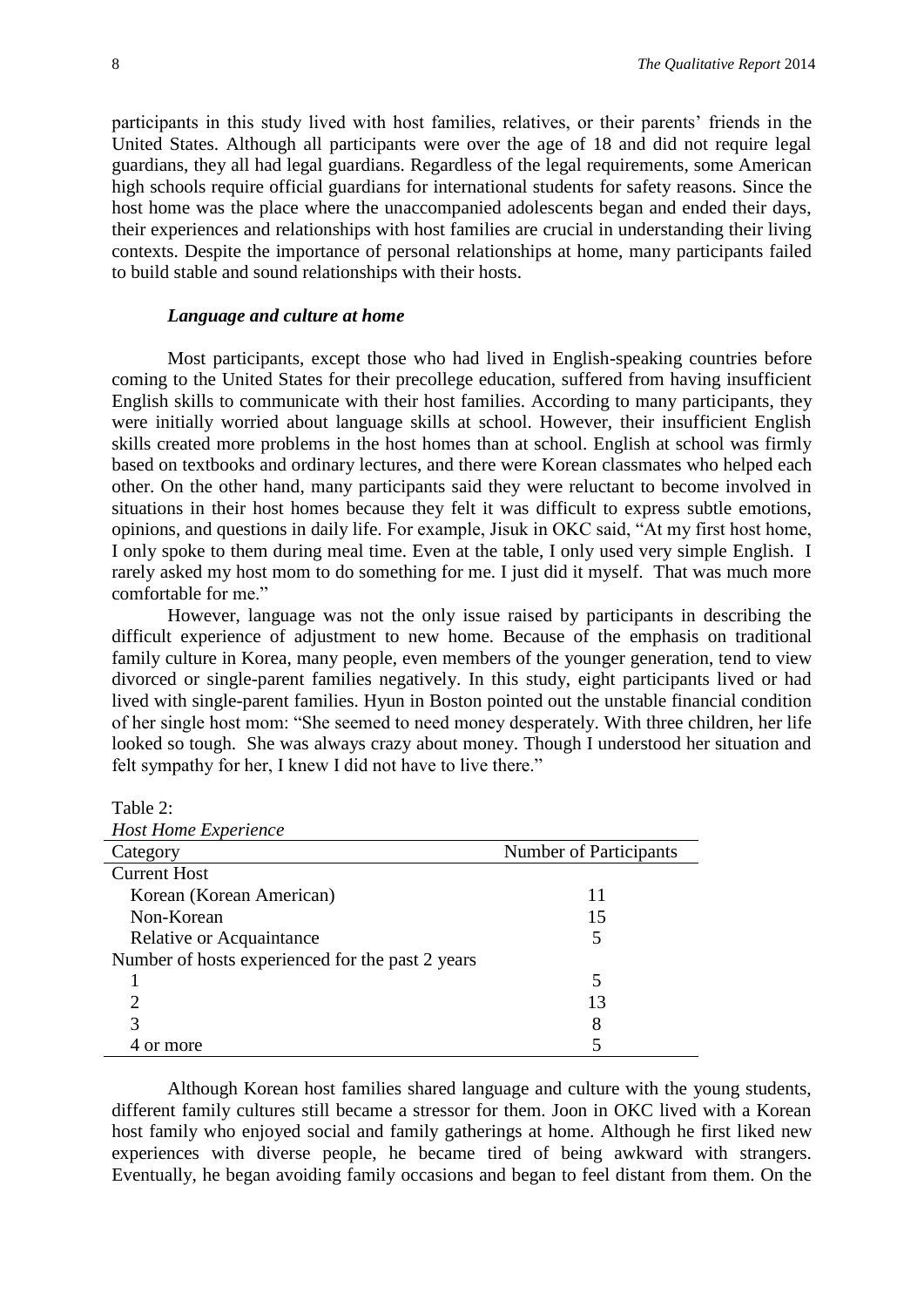other hand, Chang in Boston had experienced a serious conflict with his previous host, who was his father's old friend, because of his oppressive parenting style.

Only four participants in this study expressed overall satisfaction in their relationships with members of their current host homes. Most of the participants did not succeed in building, and did not even intend to build, long-term relationships with host family members. Their overall unsatisfactory experiences in host homes were closely linked to the next subtheme.

#### *Frequent moves*

Only five participants had never changed host homes. There are several reasons the young students changed hosts, including everyday conflicts with host family members, cultural maladjustments in a host home, transferring to schools in another geographical region, early termination by hosts, and complications in the business relationship among the students, hosts, and professional agents.

Hana, who lived in Dallas with a host family, had experienced five different host families in eighteen months and was currently planning another move at the time her interview was conducted. Her first experience ended due to conflicts with a host child, with whom Hana was sharing a bedroom. The second host was too busy to take care of Hana. The host family was supposed to provide transportation to and from school yet did not, resulting in Hana's experiencing high levels of unnecessary stress. Trouble concerning money plagued her relationship with her third host family. According to Hana, although the host did not actually ask Hana for money, Hana was still stressed with worries about money because the host mom kept reminding her that she should charge Hana for certain services: "Even when she gave me a ride to a Korean grocery that was near her home, she kept saying that this ride might cost over \$20." Not all of Hana's experiences were negative, though. Her experience with her fourth host, who was the first American (Vietnamese American) host for Hana, was positive. She had no problems over money, transportation, or cultural differences. However, she had to move to a Korean host home after living there only a short time. Though she did not know the exact reason that her agency forced her to move to another host home, she suspected the host family was asked by the agency to pay more for being a member of the program. After a semester of living with her fifth host, who was a Korean American minister, she planned to move to another place because of poor services. Hana complained that Korean American host families treated the host function as a business venture in which the Korean high school students became victims of the host family's efforts to extort money from the students.

These extreme cases were not isolated incidents, as most of the participants shared stories that indicated a frequency of change in living arrangements due to instability experienced with the various host families. The frequent moves hindered the young sojourners' ability to build more permanent relationships with hosts. Thus, unsatisfactory experiences in host homes, frequent moves, and unstable personal relationships with hosts created a vicious circle.

#### *Living with other Korean students*

Many host families with whom the participants lived were actively involved in the early study abroad business. In fact, many of them served as host families for multiple international students, especially Korean students. Only three participants had never lived with other Korean international students in their host homes, so for most of the participants, student housemates easily became important actors shaping the everyday lives of the young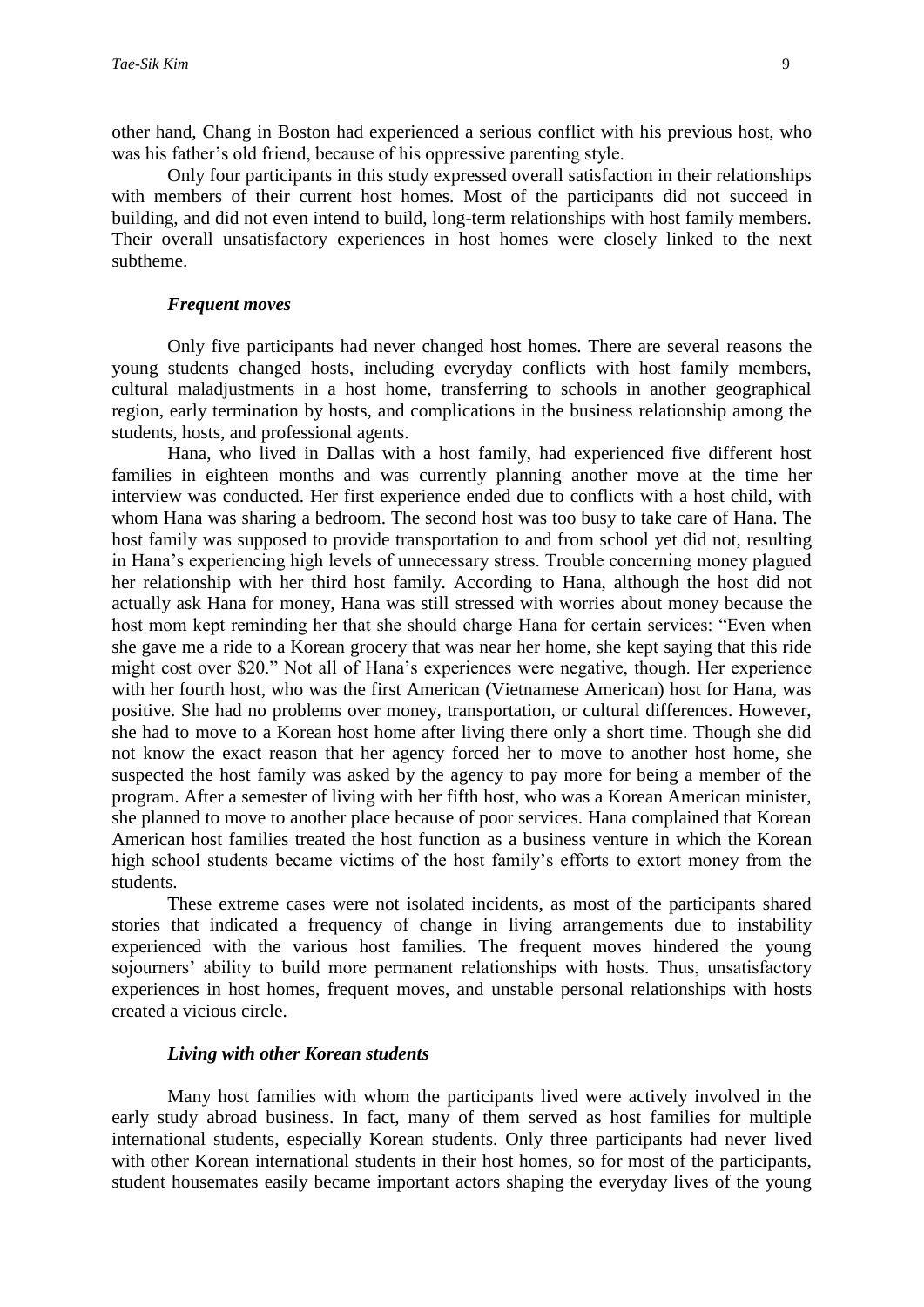sojourners. Regardless of the relationship with host family members, some of those who shared their space with other international students endured hardships relating to conflicts that developed in a variety of interactions.

Yuna had a housemate who was also a Korean early study abroad student at her first host home in a small city in Pennsylvania before she moved to Boston. The foremost reason she relocated to Boston was not for educational purposes, but because of endless conflicts with her Korean housemate. They were forced to spend most of the time and space in their everyday lives together because of their identical situations and schedules. She was extremely stressed by her situation and felt she needed to put in extra effort to understand everything about her housemate in order to not cause any problems. Similarly, Doosik in Dallas lived for only a short period with his first host family, who had two other Korean high school students. According to Doosik, living with multiple Korean students had a negative effect on his academic performance, especially in the area of improving his English skills. While he did not have conflicts with his Korean housemates, he described frequently losing control over his schedule and studying, and thus he wasted time on meaningless activities.

As explained above, the presence of housemates created extraordinary experiences in host homes for many of the students interviewed. Consequently, these experiences became crucial sources of everyday stress for the students.

#### **Playing with strangers**

## *Hardship in making American friends*

With few exceptions, most participants in this study were concerned about the limited number of friends they had in the United States. It is difficult to make friends in a foreign country, which becomes a deep source of stress for young students. Many participants pointed out that superficial friendships among Americans were the most important cultural differences. In the case of Dana in OKC, although she had many American friends compared to other participants, she did not think they were true friends. Wonsang in Boston did not believe American students had experienced true friendship because he thought personal relationships among American classmates were very casual and shallow. Hana also pointed out the attitude of American classmates toward their friends. She said, "They seemed to be friendly at first, but they really weren't. They just acted like a friend. They were not interested in others. The concept of friend in America is very different."

| I COI INCRETORSHIPS                    |                        |               |        |
|----------------------------------------|------------------------|---------------|--------|
|                                        | Number of Participants |               |        |
| Category                               | OKC                    | <b>Boston</b> | Dallas |
| Best group of friends                  |                        |               |        |
| Koreans in Korea                       | 11                     | 6             |        |
| Koreans in the US                      | 3                      |               |        |
| Non-Korean                             |                        |               |        |
| Number of Non-Korean Friends in the US |                        |               |        |
| None                                   |                        | 5             |        |
| $1 - 2$                                |                        |               |        |
| $3 - 5$                                |                        |               |        |
| 5 and More                             |                        |               |        |

Table 3: *Peer Relationships*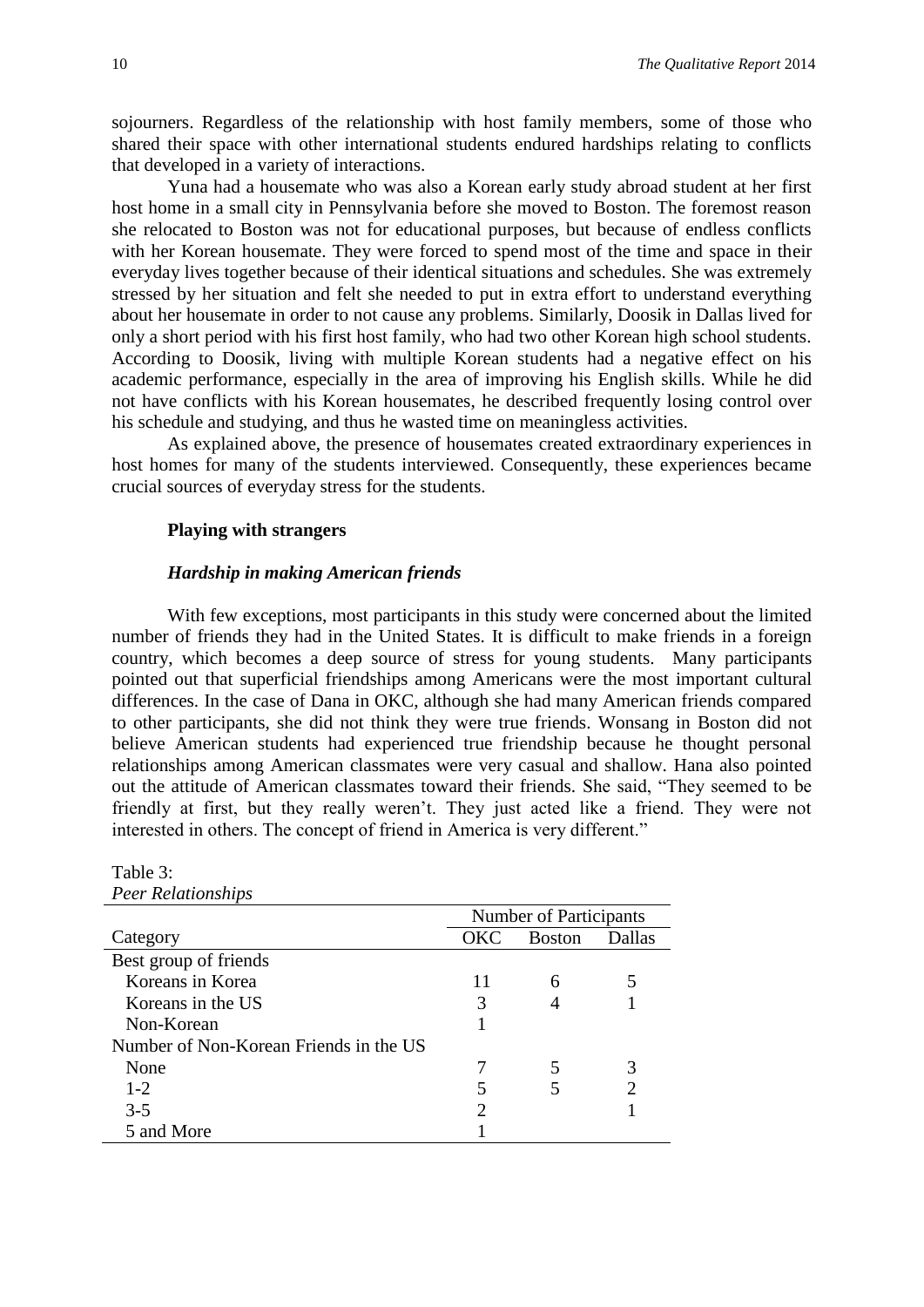On the other hand, most participants did not name the language barrier explicitly in explaining their limited friendship with American classmates. Minkee even said, "I had some American friends for the first several months. My English was much worse than now. I thought they were friends. But now, it wasn't really friendship. I speak English much better than before. But I hardly talk to American guys at school." It could also be that they initially lost opportunities to develop solid friendships with Americans because of the language barrier. However, many participants still blamed peer culture as the main cause of their limited interpersonal relationships with American classmates.

American private schools are more or less closed communities; many students have attended the same school as far back as kindergarten. Most participants in this study transferred to their American schools between 8th and 11th grade. Jooho in Dallas articulated the problem he first faced when coming to the United States: "Most of the classmates have been friends for a long time. They have known each other since kindergarten. How could I get involved among those? That was impossible." Some students felt isolated when they found out that many family members of students who came to concerts or homecoming festivals were also alumni of the school.

On the other hand, some participants in Boston shared the belief that they did not need to try to make American friends because of the presence of many Korean students in Boston, which is one of the most popular destinations for Korean students. Taewon had not talked to American classmates for a long time. He had plenty of Korean friends in school and the Boston Korean community. He also said that in school he only talked to Korean classmates and other Asians. Although this study did not probe the issue of cultural similarities and differences, Taewon and Seewon especially expressed their cultural closeness to other Asians over American classmates. In this matter, the cultural understanding between Korean and American students seemingly hindered the formation of good relationships.

#### *Hardship in maintaining Korean friends*

The relatively small number of Korean students in American schools also created complications regarding peer relationships among the Korean sojourners. While the presence of Korean classmates sometimes helped by providing stable personal relationships, it also became an important source of stress because they felt pressure to maintain good relationships with the limited number of Korean friends.

First, their inter-Korean relationships were often affected by their friendship with American classmates. More than a third of the participants shared direct and indirect stories about how repulsed they felt by Korean students who behaved like American students and actively tried to pursue friendships with Americans. Jin in OKC had suffered from conflicts with other Korean students in school. She initially tried to develop close relationships with American classmates because she thought American friends would help her improve her English skills and cultural understanding. However, other Korean students did not like her behavior as it was different from typical Korean students in her school.

Second, most participants were concerned about the small size of the Korean student community. This condition forced students to become extremely cautious in their maintenance of interpersonal relationships with other Korean students. Dowon in Dallas told a story that illustrates what can happen when possibilities for friendships are limited: "I have two Korean friends in school and we also live together at the same host home. They often complain about our host mom though I don't hate her at all. But I can't stop them, and won't try because I don't want to get them upset. They are the only friends here."

Third, more than half of the participants experienced relatively unsatisfactory relationships with Korean classmates in the United States compared to relationships with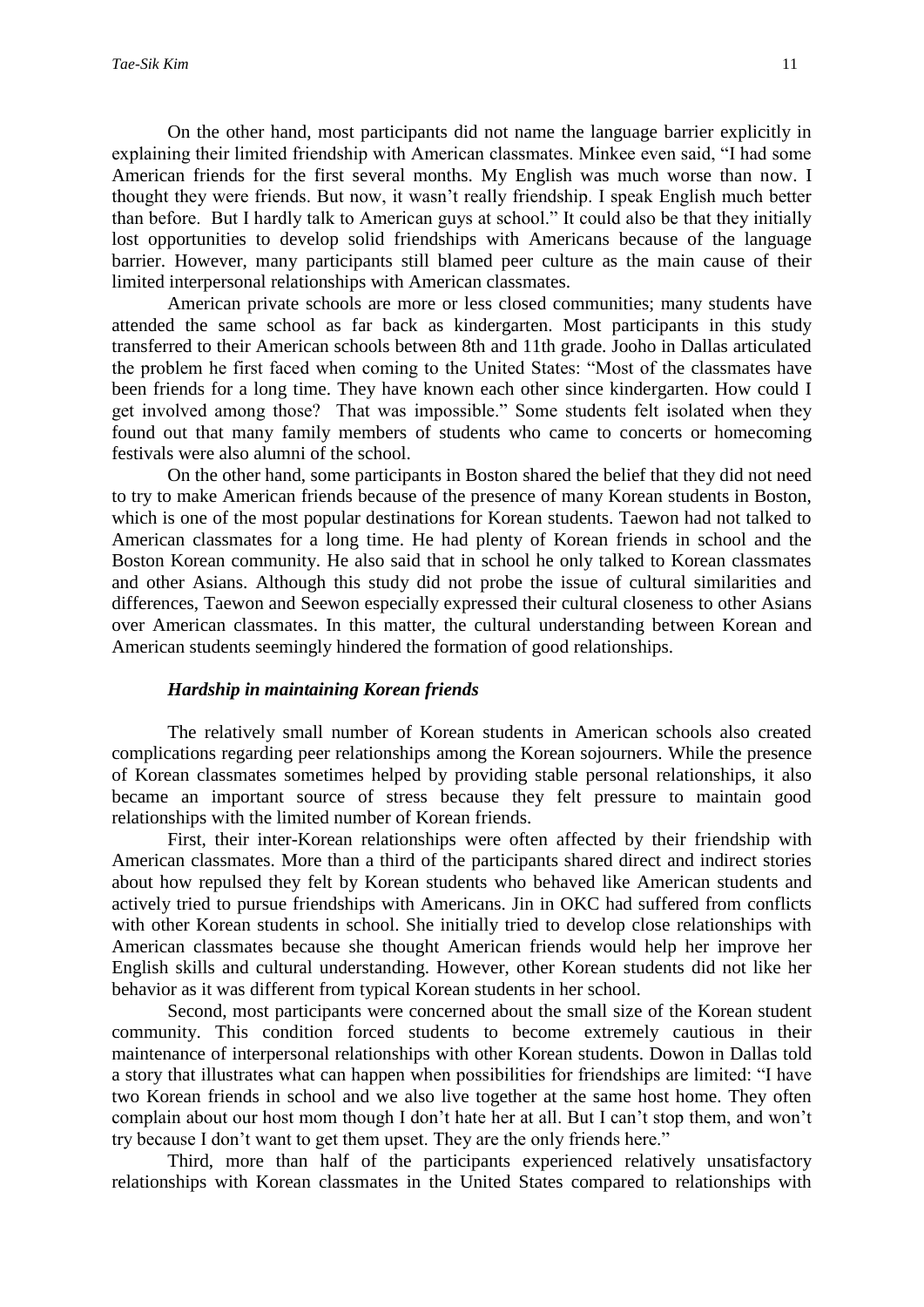their old friends in Korea. During interviews, participants were asked which group was the best group of friends among

- a) Korean friends in Korea,
- b) Korean friends in the United States, or
- c) non-Korean friends in the United States.

A total of 22 participants out of 31 chose the first group as their best group of friends although they had already spent over one year without physical contact with those friends. This reflected their depending on the comfort of old relationships established in Korea rather than developing new relationships in the United States.

In sum, the lack of direct parental care and limited peer relationships were the price for early study abroad in the United States. Throughout the interviews, many participants frequently stressed their situations, saying "because I don't have parents here" or "because I don't have many friends." Social isolation was the main cause of their everyday loneliness and boredom. The lonely adolescents spent most after-school hours in their private rooms alone. Their lonely everyday lives were also related to the next theme.

#### **Theme 2: Strange Sociocultural Environments**

This study examined participants' daily experiences in host homes, schools, and afterschool activities. Many participants commonly encountered difficulties in negotiating different customs, cultures, and systems in their everyday lives. Meanwhile, relying heavily on a limited number of early study abroad agents and host families in the United States, the young sojourners not only spent a large amount of money for the service, but also became aware of the business relationships among agents and host families, which caused uncomfortable experiences for the young students in their communities. They also experienced a very different social atmosphere caused mainly by the relative lack of public transportation in the United States. This study found that the students' usual places, like homes and schools, occasionally made them feel estranged from their living environments. Along with limited interpersonal relationships, their strange experiences in everyday settings became important contextual backgrounds of their loneliness in the United States and their romanticization of things and people in Korea.

#### **Being in the business world**

Since participants and their parents had only limited information about American schools, cities, and environments, they relied strongly on professional agencies to find host families, choose schools, and handle many other everyday affairs. Although the young students had a good understanding of their business relationships with the agencies, host families, and schools, they often thought of the business relationships negatively because they felt they had become targets for profit, particularly by professional agencies.

In Dallas, Hana, Noah, and Jooho, who were guided by the same agent, said that the agent had complex relationships with many host families, local private schools, and private after-school institutes. Hana and Noah explicitly complained about his aggressive business practices, which resulted in extra money being extracted from them. Nevertheless, they chose not to raise concerns about him because they were worried that their words could spread across the whole Korean community rapidly; they wanted to avoid conflicts that might occur between people who knew him and themselves.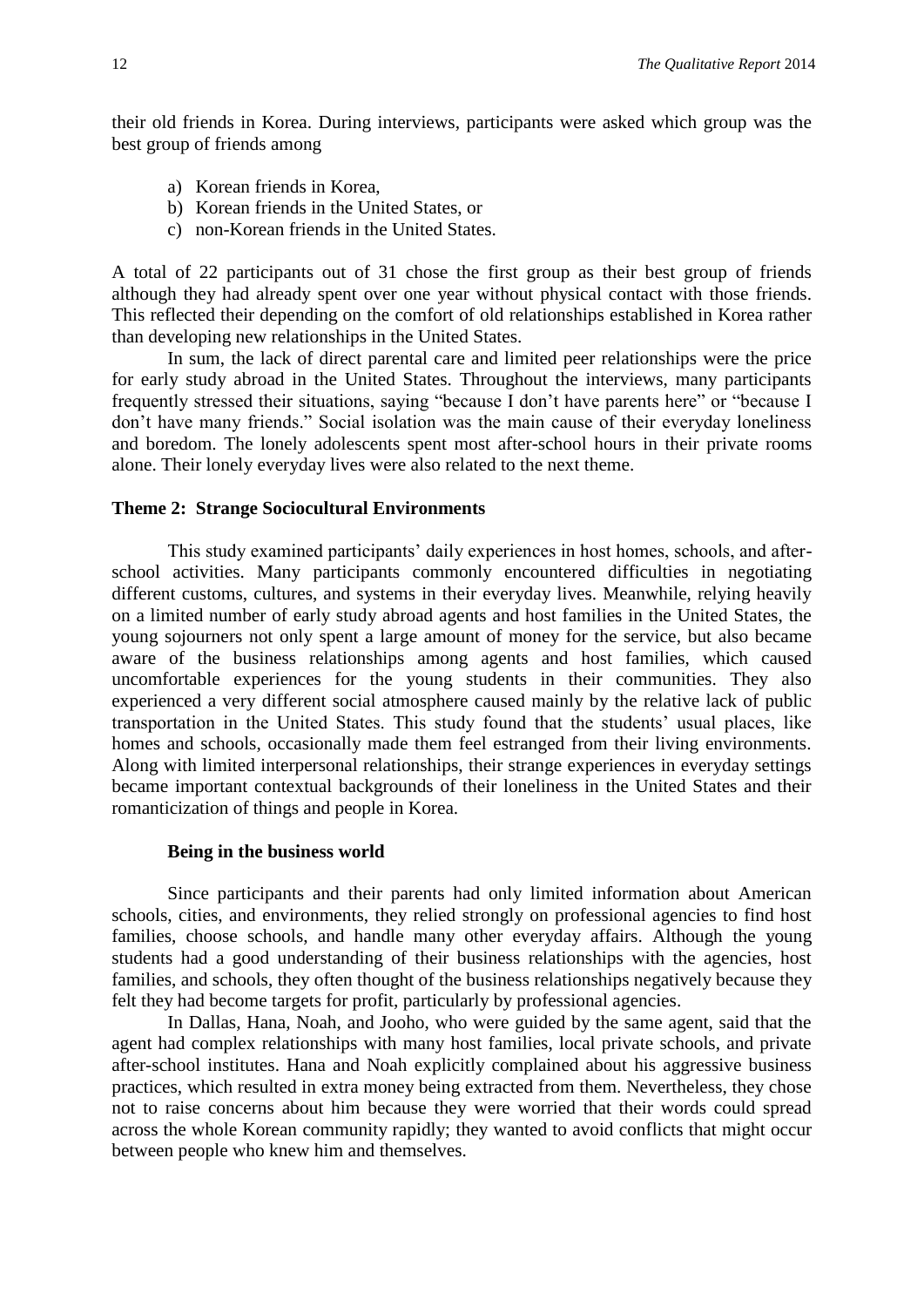On the other hand, participants in Boston were pressured by the highly commercialized environment of the Korean international student community in Boston. Sungil and Seewon lived with a Korean host who built a separate building to accommodate a total of four Korean students. Although they paid \$2,500 per month for accommodations and guardian services, they spent all their time at the host home by themselves. Chang once had a serious conflict at school, but he did not want to let his parents know about it. Although he wanted to find a new school, he gave up that idea soon because his agent asked a large amount of money, citing complicated rules over the issue.

The young sojourners initially expected that Korean American adults would be the most reliable people in the United States because they were fellow Koreans and knew much about American society and culture. However, this high expectation turned into disappointment. In fact, their disappointment with Korean (American) adults was deeper than the disappointment with American adults. Most participants in all three cities were worried that their bad relationships with some Korean adults might negatively affect their relationships with other Koreans in their community.

The young students did not have to deal with this kind of situation in Korea under their parents' protection. For the adolescents who had little experience in the business world, relationships with adults occasionally became heavy stressors, which led them to seek support from people and media resources in Korea.

#### **Educational culture**

The most distinguishing difference identified by the participants between Korean and American schools concerned classroom structures. In Korea, students who are in the same class, called *Bahn*, rarely move to other classrooms in order to take different subject classes, but instead, teachers of different subjects move among the classrooms. In other words, students in a classroom take the same subject with the same classmates virtually all the time. Students' lockers are also located in a classroom in Korea, and at most schools, students are provided school meals in their classrooms. According to my participants, the Korean system is more advantageous than the American system in terms of the opportunity to establish friendships. Hyun said, "I hover around my school once every hour. I casually am greeted by some Americans, but it's always awkward. I miss my school in Korea. We had many fun things."

Required sports activities in American education is the aspect of American schools the participants liked most; they especially enjoyed the variety of choices of activities in contrast to Korean high schools. However, those activities also sometimes segregated them from American students. Several participants participated in sports activities. Jooho said that his time participating in sports at school was the most enjoyable and best opportunity to make American friends. On the contrary, Sungil never socialized with his teammates after the sports activities, even though he maintained good relationships with them during the activities. Giwook also had no real friends among his American teammates. Others who were not active in sports activities often expressed feeling estranged when seeing American classmates who got actively involved in a variety of team sports.

Sports activities sometimes became a point of stress for Korean female students, who rarely had chances to participate in sporting events in their Korean schools. In Korea, where college preparation is always the first priority for students, parents, and school authorities, arts and sports education are often ignored. Many schools expediently replace these subjects with extra English and mathematics classes, which are the most dominant subjects on the Korean SAT. Nevertheless, male students are active in organizing various sports like basketball and soccer on their own. However, female students in Korea tend to not participate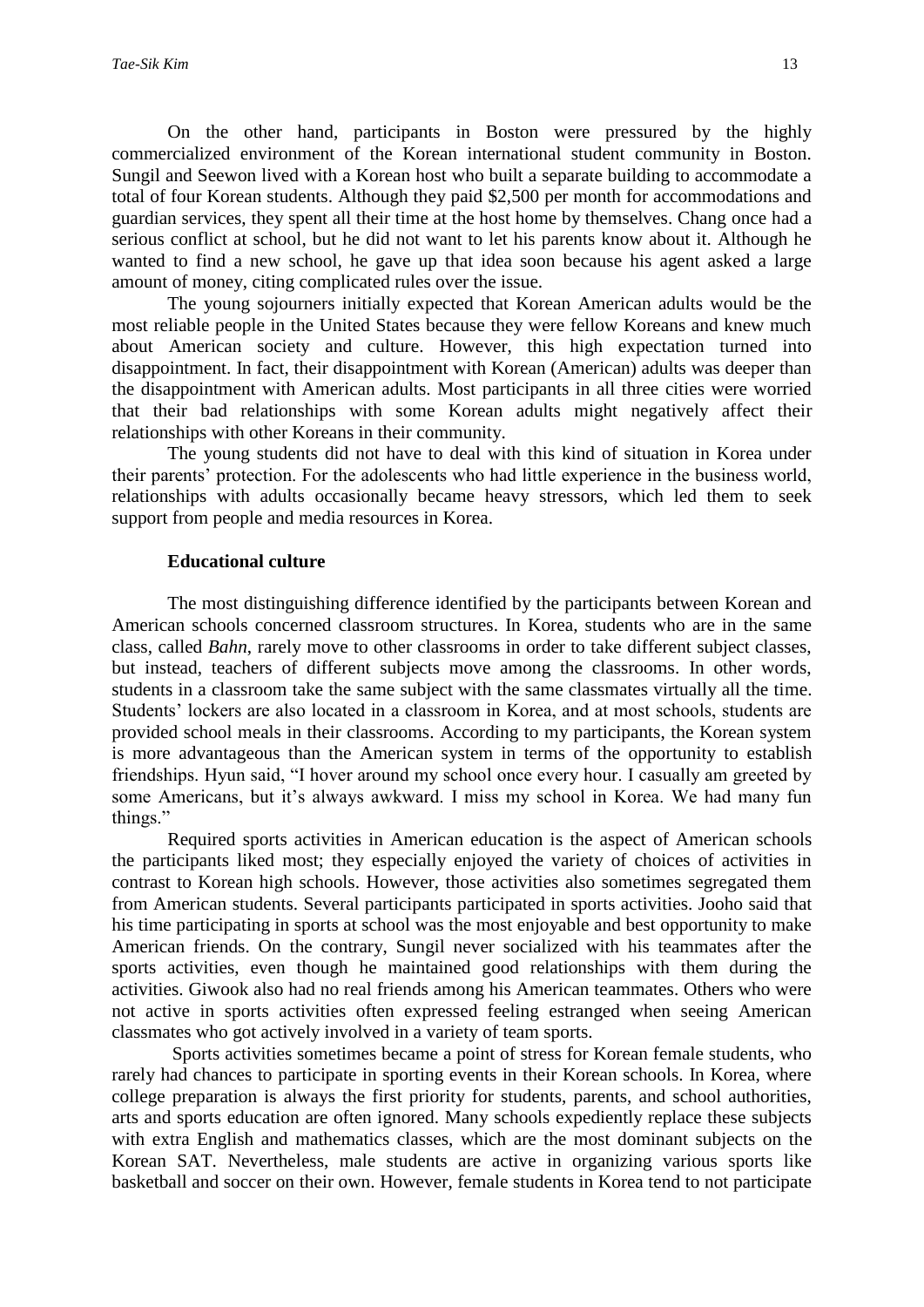in those activities. Some female participants complained about their lack of athletic ability, which they believed most American girls have: Heeson said, "I am so stressed out when I have to be a tennis partner of my teammates. They are so good at tennis. I'm not. I just do it because it is a requirement. They might laugh at me often."

Although there were various activities in which they participated, either because they chose to or because participation was mandatory, many students in this study tended to regard their high school education in the United States merely as a course they needed to pass to fulfill the purpose of early study abroad: entering an American college. Combined with isolated feelings in their everyday activities at school, this skewed orientation hindered their involvement in various school affairs.

The different after-school culture in the United States was another challenge. All participants in this study had attended private after-school institutes called *Hakwon* when they were in Korea. While this extended private education was perceived negatively by young students because they interpreted it as an additional intensive working experience, it was also positively remembered as an enjoyable time spent with many close friends. More than a third of the participants disliked their open schedules after school in the United States and complained about the disorganization of their everyday lives. Some of these participants said they had never scheduled anything for themselves in Korea. Their schedule in Korea, which was filled with private after-school classes, was mainly organized by their parents and counselors from the private institutes. For these passive adolescents, time management after school hours was a big challenge. When their time was not controlled, they mindlessly surfed the Internet and easily became heavy Internet users.

#### **Restricted mobility**

All participants in OKC raised issues concerning places to go, which meant they did not have many choices of places to go during their free time. All participants in Dallas, except Doosik, who owned a car, also pointed out the same problem. On the other hand, participants in Boston were worried about wasting money, in part because they had too many Korean-related places in which to socialize with other Korean friends.

Many participants, particularly in OKC and Dallas, blamed inconvenient transportation as the most significant contributor to everyday stress. Even in Boston, despite its relatively good transportation system, some participants also complained about insufficient transportation. Everyday life was affected by the lack of public transportation systems in the United States, which is very different from Korea. For the young students from Korea, where public transportation is well connected, American public transportation is substandard. Their different experiences with and expectations about transportation tended to increase the sojourners' stress; when asked questions about transportation, answers usually began with the phrase "When I was in Korea..."

Those who had no transportation option other than the host family's car felt uneasy whenever they asked host-family members for transportation to someplace other than school. Thus, they sometimes gave up on social life with friends. On the other hand, most participants in Boston had a different problem—transportation costs. Public transportation costs in Boston are relatively high compared to those in Korea. Also, the young students frequently used taxis to reach Korean businesses to meet with friends. While four participants in Boston lived on the outskirts of the city, where their parents believed it to be safer and more conducive to a better education, their destinations were located in downtown areas.

In sum, the social environment restricting their mobility in many ways forced them to spend large amounts of time at host homes, which strengthened feelings of isolation and loss of control over their free time.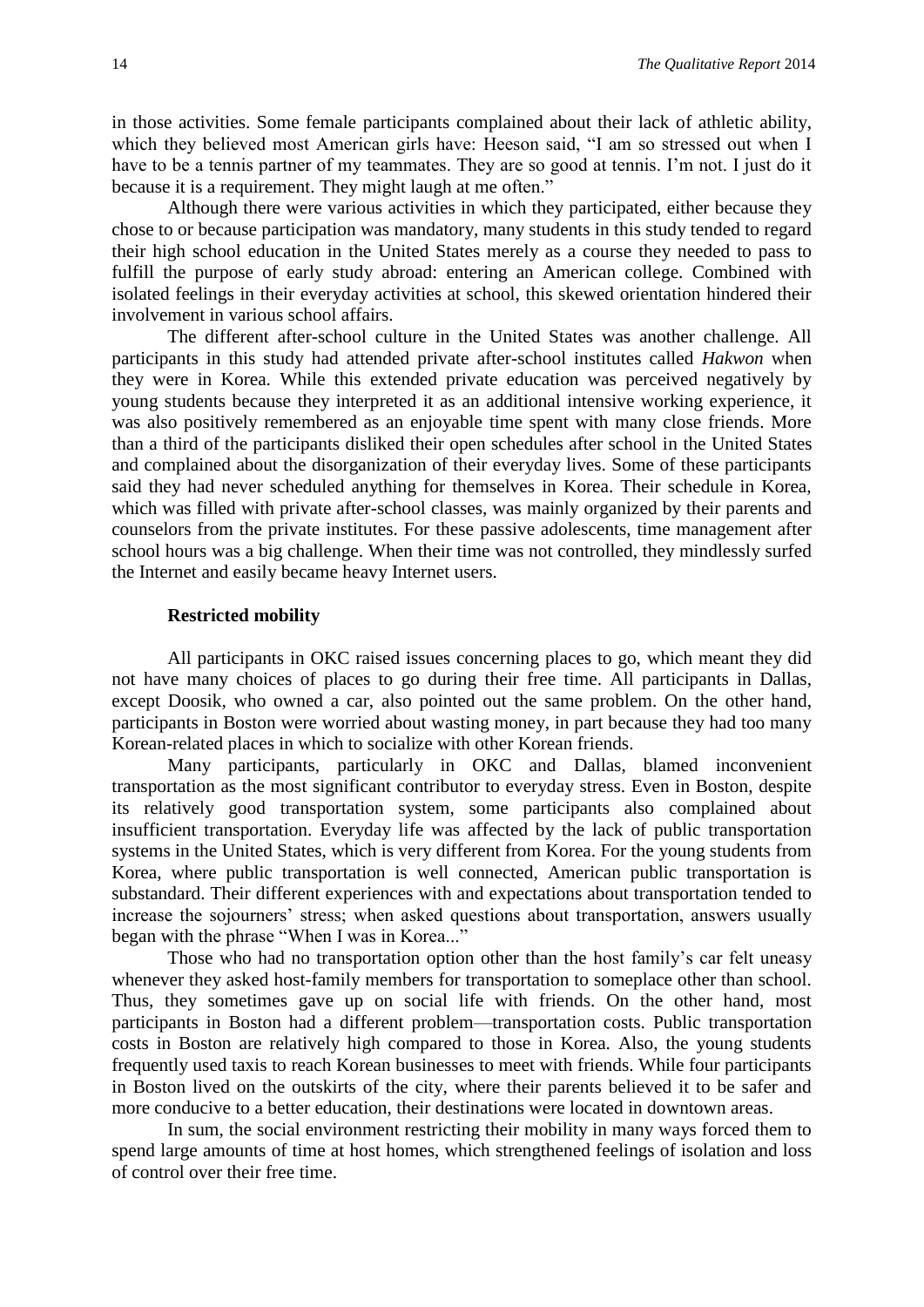#### **A Conclusive Theme: Isolation and Romanticization**

The aforementioned themes and subthemes drive a twofold conclusive theme; first, the socially isolated and environmentally estranged young international students spent a tremendous amount of time in their own rooms; second, they commonly displayed their idealization of their lives in Korea.

The insufficient social relationships of the young sojourners forced them to build rather exclusive relationships with fellow Korean students. However, because of the limited number of Koreans, their peer activities tended to be simple. In addition to limited personal relationships, their restricted mobility as unaccompanied minors confined them to their host homes. At home, many participants also felt instability because of the temporary nature of their residency and a different family culture. Most of them could not build stable relationships with host family members and housemates. In this situation, their isolated rooms at home were usually considered to be secure from stresses that could be encountered during unexpected and undesirable moments with people who were strangers to them.

On the other hand, many participants compared their difficult experiences in the United States to their pleasant memories of Korea. These romanticizing behaviors were deeply rooted in each theme of this study; as continually indicated before, their dissatisfaction with their living environments, people, and sociocultural experiences were important stress points in their everyday lives in the United States. Facing these stressful moments, the young students glamorized their past experiences in Korea.

Table 4:

|  | After-School Experience |
|--|-------------------------|
|  |                         |

|                                           | <b>Number of Participants</b> |               |                |
|-------------------------------------------|-------------------------------|---------------|----------------|
| Category                                  | OKC                           | <b>Boston</b> | Dallas         |
| How often hang out with friends           |                               |               |                |
| 1 day or less                             | 4                             | 2             | 2              |
| $2-3$ days                                | 10                            | 5             |                |
| 5 days or more                            |                               | 3             |                |
| *Where to go with friends                 |                               |               |                |
| Friend's home or host home                | 13                            | 5             | 6              |
| Korean places (restaurant, karaoke, etc.) | 3                             | 10            | 6              |
| Shopping mall                             | 12                            | 4             | 6              |
| *What to do at host home                  |                               |               |                |
| Internet surfing                          | 14                            | 10            | 6              |
| Consuming Korean media content            | 11                            | 9             | 5              |
| Internet Messaging, phone call            | 14                            | 10            | 6              |
| Video (computer) games                    | 4                             | 2             | $\overline{2}$ |
| Watching TV in the living room            | 3                             |               |                |
| Studying                                  | 13                            | 9             | 6              |
| Talking with host family and housemates   | 4                             |               | 2              |

*Note*. Category with asterisk (\*) was counted multiple times.

Their longing for life in Korea could be attributed mainly to their different experiences of personal relationships in the two countries. The lack of direct parental care and limited peer relationships were the common living conditions for the unaccompanied adolescents. These unsatisfactory experiences contrasted sharply with their social life in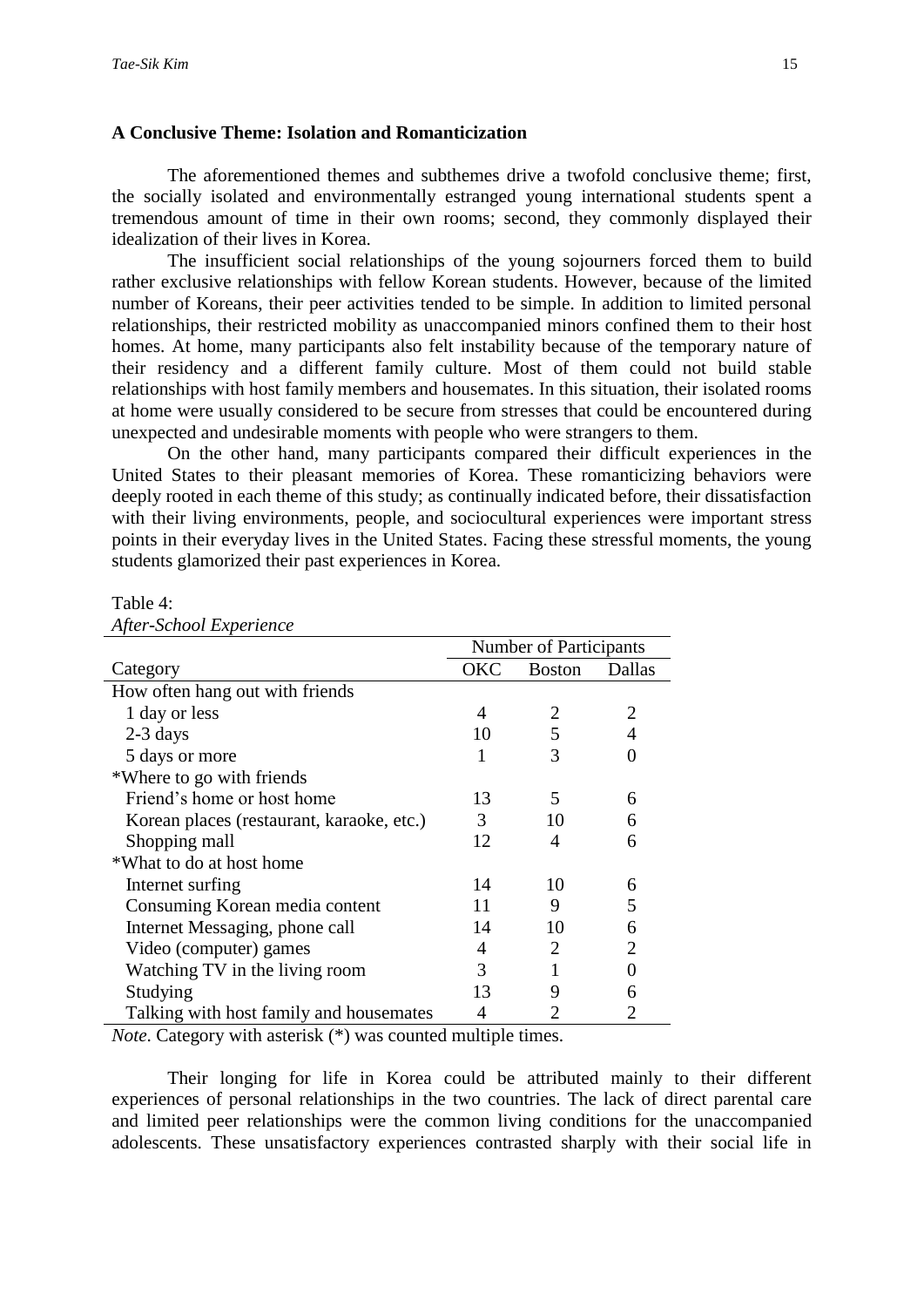Korea. This romanticizing the past became more noticeable when they talked about their educational experiences in Korea.

As reviewed earlier, Korean educational culture is characterized by words like *testocracy* and *educational hell* that are commonly mentioned both in academic studies and media coverage on Korean educational problems (Lee & Larson, 2000). Many participants in this study also showed their own and their parents' concerns about the extremely competitive nature of Korean education when they decided to come to the United States for their secondary-school education. Knowing this circumstance, it might be reasonable to expect that they would have bad memories about their Korean educational experiences. However, more than half of the participants remembered positively their life during and after school hours; although they had tight schedules involving a number of extra studying activities, they still had more chances to socialize with friends at various places near their schools and homes. Even if they remembered negatively the extremely competitive education in Korea, their days at schools and *Hakwon* were often recalled as enjoyable experiences with many friends.

In sum, the young students recognized clearly that sociocultural conditions were deeply related to their unstable personal relationships in the United States. Confined in monotonous and restricted everyday lives, they were concerned about their limited social lives while idealizing their past in Korea. However, they were not always passive in confronting their living conditions. Although isolation and romanticization characterized their daily experiences in the United States for the most part, the young sojourners also developed their own communicative strategies corresponding to their needs.

#### **Concluding Remarks: In Regards to Communication**

Their isolated time in their own rooms was not always problematic for them. Their attitude about this isolation was somewhat self-contradictory because while they constantly complained about their lack of personal relationships, estranged feelings in sociocultural activities, and restricted mobility, they often regarded their isolation as voluntary rather than a forced. Soo said, "I like time in my room. Yes, I don't have many friends to hang out here. But I stay at home not because I don't have friends. I like to loaf in my room. I do usually the Internet. As other Korean guys do, I chat with friends in Korea and watch Korean TV shows. Love my very relaxed time."

The unaccompanied adolescents eagerly embraced the physically isolated time because it allowed them to connect with familiar things and people in Korea. In addition, the time in their rooms was more secure, free from everyday stresses caused by living with strangers, having a limited number of friends, experiencing nowhere to go, and so on. The idle hours in their rooms were extended social moments for them, connecting them to familiar people, memories, images, and language through ready-to-use communication technologies. Without exception, all participants in this study had their own laptop computers and subscribed to a high-speed Internet service. For them, advanced communication technology became the major outlet for maintaining their personal relationships with family members and friends in Korea and entertaining themselves with familiar media content from Korea.

First of all, the Internet was an important channel for them to receive parental care. The unaccompanied adolescents were still heavily dependent on their parents in many aspects of everyday life. More importantly, many participants talked exclusively to their parents when they had issues to share with adults, even though host family members and school teachers lived closer to them. While a few participants still preferred a traditional method of long-distance communication, international calls, many others adopted various new communication technologies, including social media, Internet instant messaging, and the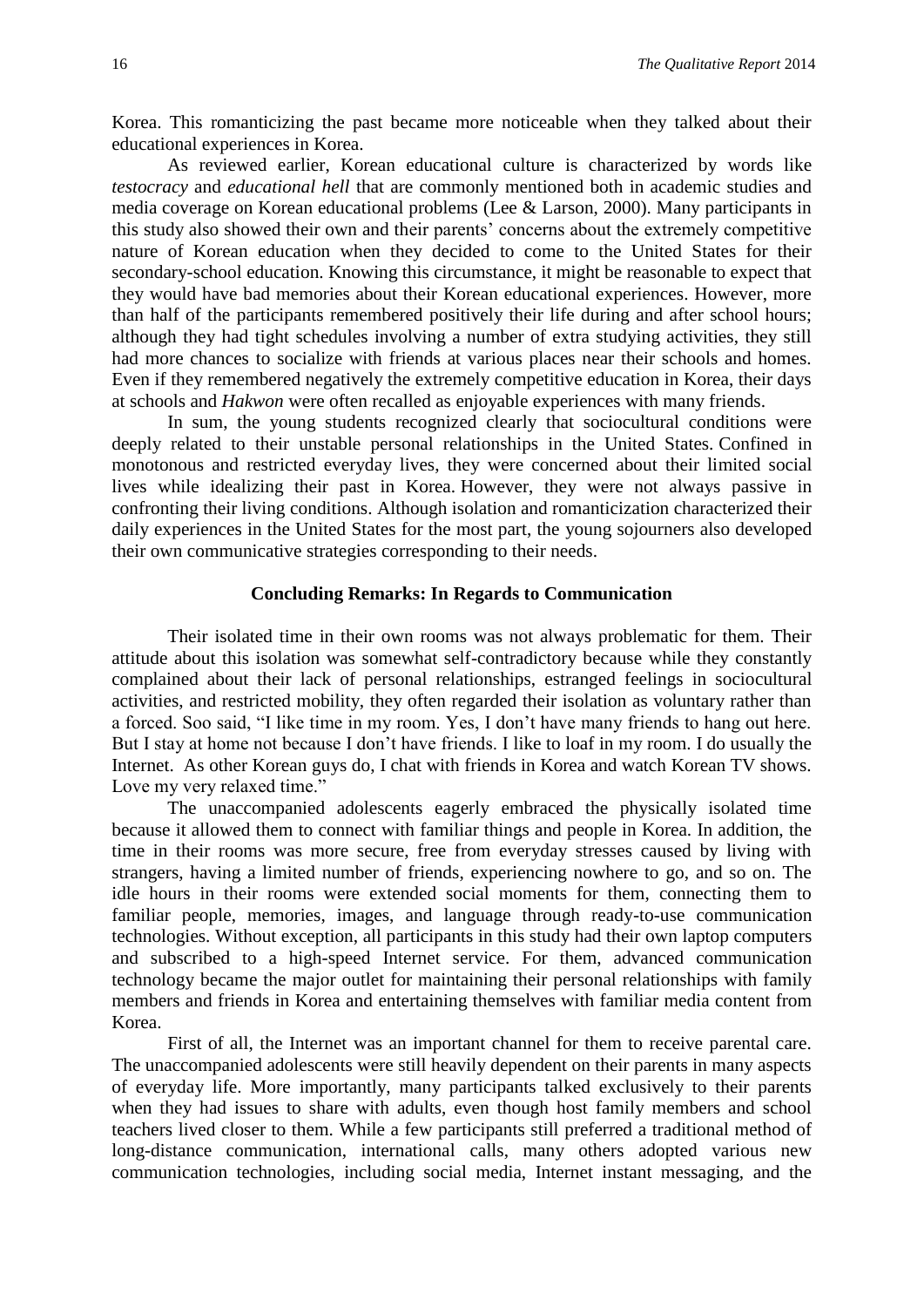Internet phone. Internet communication was inexpensive and ready to use, and it gratified their need to communicate with their parents.

Their needs for interpersonal (mediated) communication were more intensely expressed in response to peer relationships. Despite the long distance, most participants pointed out friends in Korea as their closest group of friends. Keeping in touch with old friends in Korea was important motivation for Internet communication for the young sojourners, who had limited peer relationships in the United States. They used new communication technologies intensively because these technologies provided ways for more substantial interactions with distant friends than traditional telecommunication technologies did. The lonely adolescents wanted to see their friends' photos, send secret messages to their best friends, and chat about their favorite entertainers in more instant ways. These needs led them to actively use social media and Internet instant messaging. Especially for those who wanted to maintain close relationships with old friends in Korea, social media were the main routes for interacting with friends. Although some participants said such virtual activity sometimes aggravated their loneliness because of the lack of physical contact, many participants still thought that online peer activities helped them maintain close relationships with distant friends whom they still considered as their closest groups of friends.

New technologies in their private spaces not only satisfied their yearning to connect with old ties, but also became a major channel of entertainment for the lonely adolescents. Most participants consumed Korean media content by using the Internet on a daily basis. Their heavy use of Korean media on the Web reflected "escapism," which was emphasized by Korgaonkar and Wolin (1999) as one of the important needs satisfied by Internet use. For the lonely international students who did not have many options for activities to do after school, watching familiar scenes and people on the Internet was a good means of escaping from psychological burdens. Many participants pointed out Korean cultural sensibility as a reason they preferred Korean media content. Since their media consumption mainly aimed to relieve everyday stress and to provide entertainment after school, the young sojourners preferred content that was easier to understand and laugh at.

This study presented reasons the young sojourners spent a large amount of time in their own rooms at host homes without active social interactions with people in the United States. In strange living environments in a new place, the young sojourners tended to attach to their memories of their lives and of people in Korea. On one hand, the tremendous number of hours spent in their private spaces after school reflected their lonely and isolated lives in the United States. However, the time was also valuable for the unaccompanied minors to maintain their transnational connectivity with people in Korea and to escape from continuous psychological burdens caused by unfamiliar daily life. The present study did not directly develop an argument for a cause and effect type of relationship because of the complex interrelatedness among people, living conditions, the purpose of sojourning, technological availability, and so on. Nevertheless, the findings of this study call for a more comprehensive approach to understanding the life experiences and daily living conditions of unaccompanied minors before narrowly investigating the psychological consequences and communicative effects of global relocations.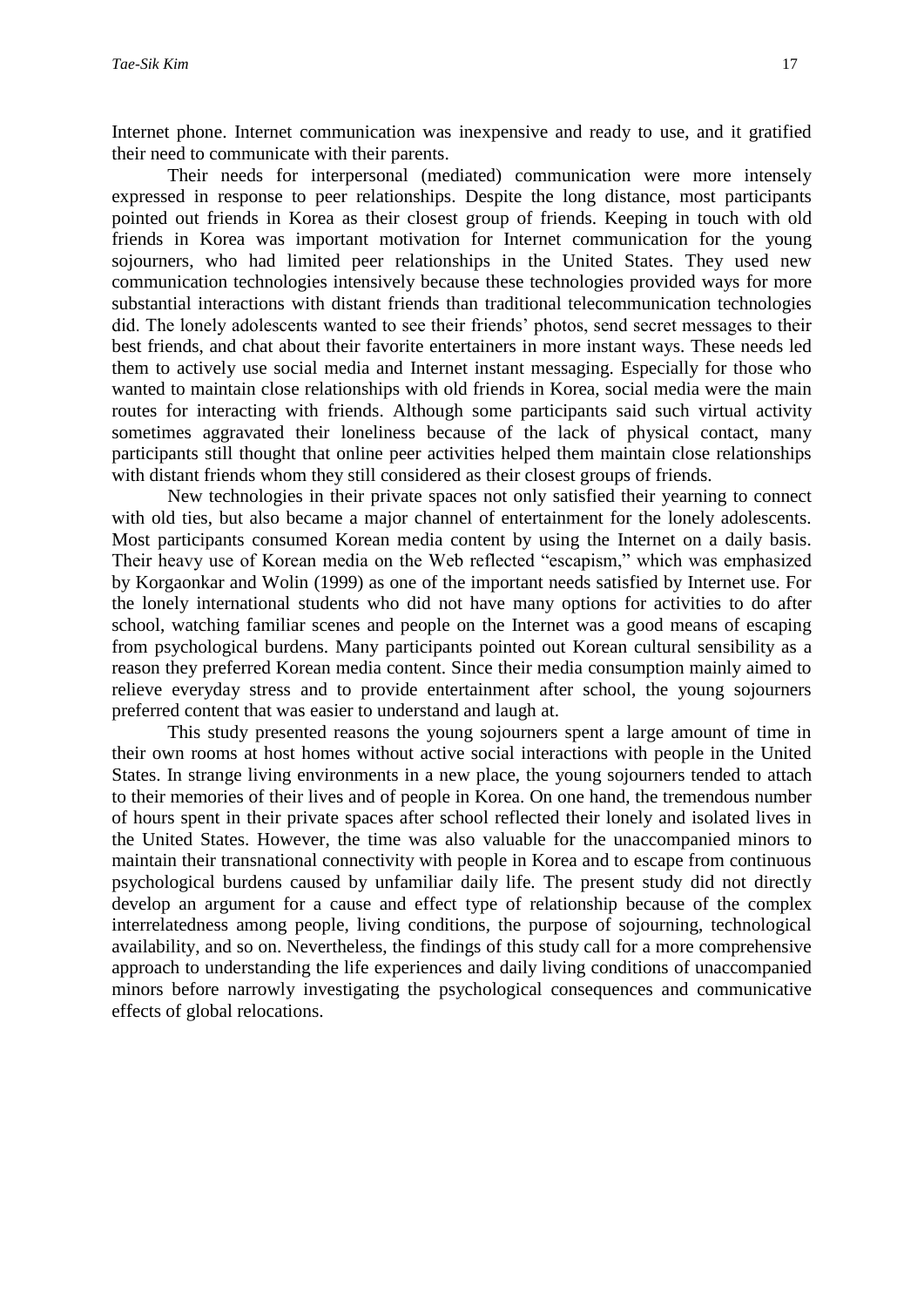#### **References**

- Ahn, S. (2011). Global citizenship and global solidarity through study abroad: An exploratory case study of South Korean students. *Journal of International Social Studies, 1,* 21- 34.
- Bostonkorea. (2011). *Upche hompy* [Yellow page]. Retrieved from [http://bostonkorea.com](http://bostonkorea.com/)
- Charmaz, K. (2006). *Constructing grounded theory: A practical guide through qualitative analysis.* Thousand Oaks, CA: Sage.
- Chiang-Hom, C. L. (2004). Transnational cultural practices of Chinese immigrant youth and parachute kids. In J. Lee & M. Zhou (Eds.), *Asian American youth: Culture, identity, & ethnicity* (pp. 143-158). New York, NY: Routledge.
- Dalsaram. (2011). *Hanin upsorok* [Korean yellow page]. Retrieved from [http://www.dalsaram.com](http://www.dalsaram.com/)
- Hartup, W. W., & Moore, S. G. (1990). Early peer relationships: Developmental significance and prognostic implications. *Early Childhood Research Quarterly, 5*, 1-17.
- Kang, J., & Abelmann, N. (2011). The domestication of South Korean pre-college study abroad in the first decade of the millennium. *Journal of Korean Studies, 16,* 89-118.
- Kang, Y. (2013). Global citizens in the making: Child-centred multimedia ethnographic research on South Korean student migrants in Singapore. *Ethnography, 14,* 1-22.
- Kao, G., & Joyner, K. (2004). Do race and ethnicity matter among friends? Activities among interracial, interethnic, and intraethnic adolescent friends. *The Sociological Quarterly, 45*, 557-573.
- KEDI [Korean Education Development Institute]. (2012). *Jiyukbyul jogiyuhaksaeng soo* [Number of early study abroad students by region] Retrieved from [http://edpolicy.kedi.re.kr](http://edpolicy.kedi.re.kr/)
- Kim, H. (2005). *Jogi yoohak: Gookmin uisik gwa siltae*. [Early study abroad: Citizen's perceptions and realities]. In *the 26th KEDI Educational Policy Forum*, Seoul, Korea.
- Koo, H. (2007). The changing faces of inequality in South Korea in the age of globalization. *Korean Studies, 31,* 1-18.
- Korgaonkar, P., & Wolin, L. (1999). A multivariate analysis of Web usage. *Journal of Advertising Research, 39,* 53-68.
- Kuo, B. C. H., & Roysircar, G. (2004). Predictors of acculturation for Chinese adolescents in Canada: Age of arrival, length of stay, social class, and English reading ability. Journal of Multicultural Counselling and Development, 32, 143-154.
- Kuo, B. C. H., & Roysircar, G. (2006). An exploratory study of cross-cultural adaptation of adolescent Taiwanese unaccompanied sojourners in Canada. *International Journal of Intercultural Relations, 30*, 159-183.
- Kurtzleben, D. (2011). 10 best cities for public transportation. *USNews*. Retrieved from [http://www.usnews.com](http://www.usnews.com/)
- Larson, R. W., Branscomb, K. R., & Wiley, A. R. (2006). Forms and functions of family mealtime: Multidisciplinary perspectives. *New Directions for Child and Adolescent Development*, *111*, 1-16.
- Lee, J. S., Koeske, G. F., & Sales, E. (2004). Social support buffering of acculturative stress: A study of mental health symptoms among Korean international students. *International Journal of Intercultural Relations*, *28*, 399-414.
- Lee, M., & Larson, R. (2000). The Korean 'examination hell': Long hours of studying, distress, and depression. *Journal of Youth and Adolescents, 29*, 249-271.
- Lindenberger, M. (2011, August 18). Brookings: Dallas area ranks 99th out of 100 in providing transit to those who need it most. *The Dallas Morning News*. Retrieved from [http://transportationblog.dallasnews.com](http://transportationblog.dallasnews.com/)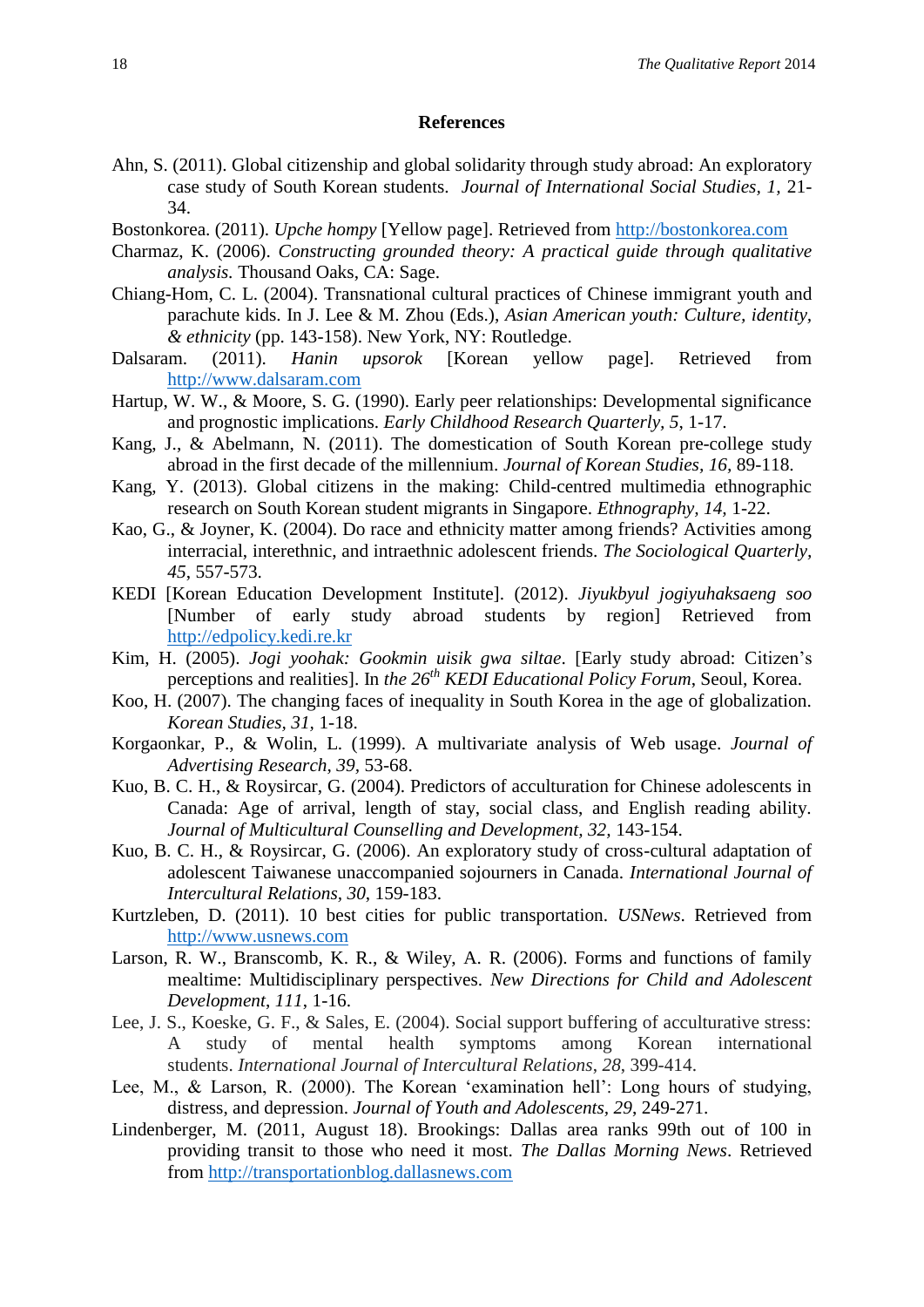- Mori, S. (2000). Addressing the mental health concerns of international students. *Journal of Counseling and Development, 78,* 137-144.
- Ong, A. (1999). *Flexible citizenship: The cultural logics of transnationality*. Durham, NC: Duke University Press.
- Park, J-K. (2009). 'English fever' in South Korea: Its history and symptoms. *English Today*, *25*, 50-57.
- Park, J. Y. (2009). *The local construction of a global language: Ideologies of English in South Korea*. Berlin, Germany: Mouton de Gruyter.
- Park, S. J., & Abelmann, N. (2004). Class and cosmopolitan striving: Mothers' management of English education in South Korea. *Anthropological Quarterly*, *77*, 645-672.
- Popadiuk, N. E. (2010). Asian international student transition to high school in Canada. *The Qualitative Report, 15,* 1523-1548. Retrieved from <http://www.nova.edu/ssss/QR/QR15-6/popadiuk.pdf>
- Project Atlas. (2012). *International Students in the United States*. Retrieved March 4, 2012, from [http://www.iie.org/en/Services/Project-Atlas/United-States/International-](http://www.iie.org/en/Services/Project-Atlas/United-States/International-Students-In-US)[Students-In-US](http://www.iie.org/en/Services/Project-Atlas/United-States/International-Students-In-US)
- Ryu, I. (2008). Go-So-Syoung, power suchiro ipjeung doeda [Numbers prove the power of Go-So-Young]. *The Hankyoreh*, Retrieved from [http://www.hani.co.kr](http://www.hani.co.kr/)
- Tartakovsky, E. (2007). The psychological well‐being of unaccompanied minors: A longitudinal study of adolescents immigrating from Russia and Ukraine to Israel without parents. *Journal of Research on Adolescence*, *19*, 177-204.
- Thorne, S. (2000). Data analysis in qualitative research. *Evidence-Based Nursing, 3,* 68-70.
- Ye, J. (2006). An examination of acculturative stress, interpersonal social support, and use of online ethnic social groups among Chinese international students. *The Howard Journal of Communications, 17,* 1-20.
- Ying, Y. (2001). Migration and cultural orientation: An empirical test of the psychoanalytic theory in Chinese Americans. *Journal of Applied Psychoanalytic Studies, 3*, 409-430.
- Zhou, M. (1998). "Parachute kids" in southern California: The educational experience of Chinese children in transnational families. *Educational Policy*, *12*, 682-704.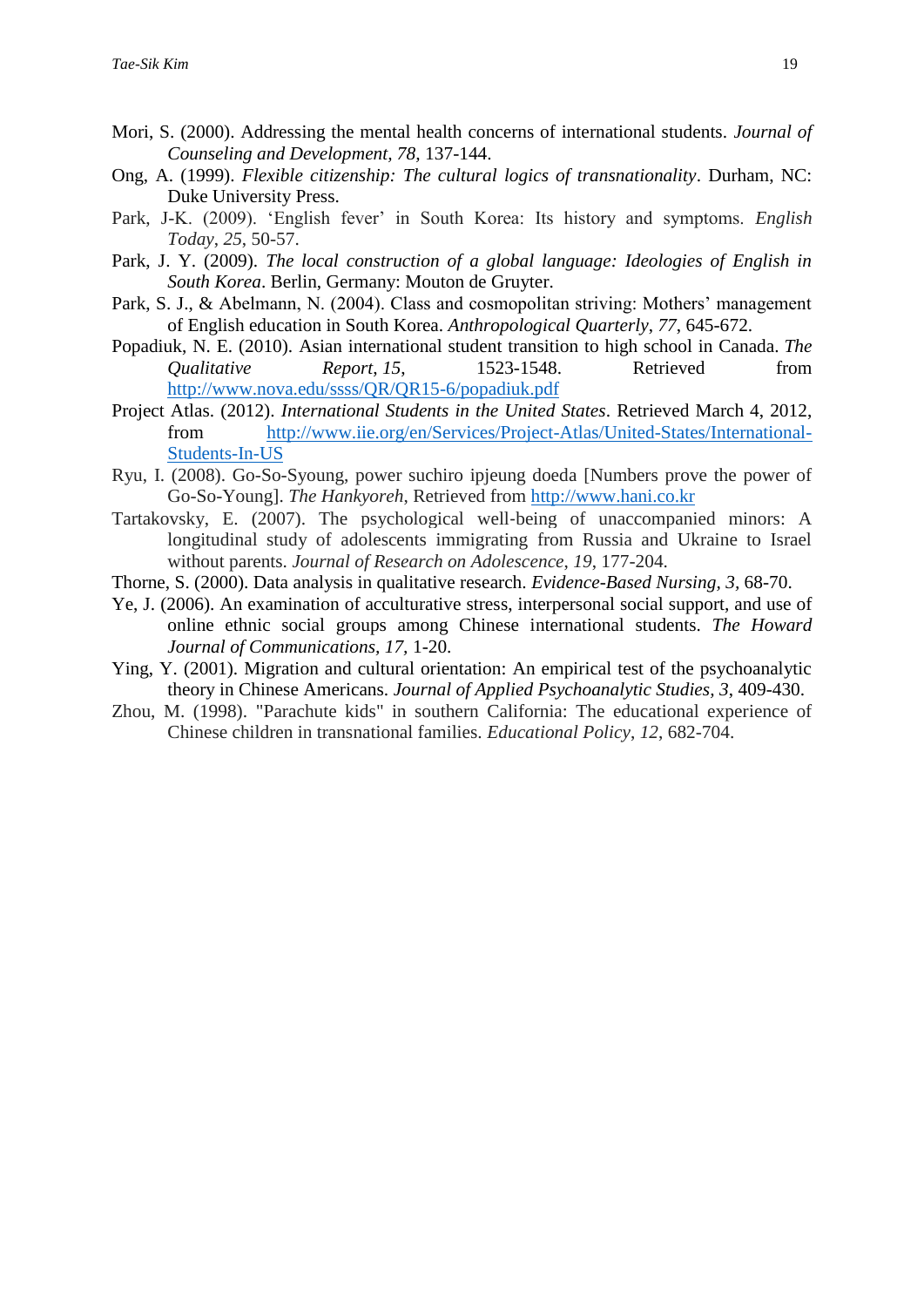# **Appendix 1: Interview Protocol (English)**

Introduction:

Hello, how are you? My name is Taesik Kim and I am a graduate student in the Department of Communication at OU. Thank you for giving me the opportunity to interview you. The theme of the interview is about your uses of communication technology like the Internet and mobile phones and your everyday communications with both Koreans and Americans. Please feel free to respond to the questions. Before we get started, I would like you to know that I will not address you by name during the interview. You can also withdraw from the process at any time you want.

# **Questions regarding life experiences**

- 1) Which city/region were you from in Korea?
- 2) How long have you been in the U.S.?
- 3) Could you tell me why you attend a high school in the U.S.?
- 4) Have you ever attended another American school? If yes, tell me about where you were and why you moved here.
- 5) Are you living with an American host family? How many families have you lived with the U. S.?
- 6) Do you have close family members who regularly contact you in the U. S.?
- 7) How much English did you know or speak when you came to the U.S.?
- 8) Have you visited the U. S. before you came to study here? Have you traveled to foreign countries? Tell me about your experiences.
- 9) What was the first impression of the U. S. and your city?
- 10) Who did initially want you to study in the U. S.?

# **Questions regarding the uses of communication technology**

- 1) How familiar are you with the Internet?
- 2) How familiar are you with mobile phones? Have you had a mobile phone in Korea?
- 3) What is the home page of your Web browser? Is it a Korean Web service or an American service? Could you tell me why you set it as your home page? Tell me about your usual activities on the Internet.
- 4) What are your purposes for using the Internet?
- 5) How many Korean friends in Korea do you interact with on the Web? How many American friends? How many Korean friends in the U. S.? Tell me about your activities on online social networking services.
- 6) Are you using an Internet instant messenger? If yes, which are you using? Who are your messenger friends? How often do you chat with Koreans? How often do you chat with Americans? Could you tell me about your activities on the messenger?
- 7) If you have a mobile phone, could you tell me how many times you usually call or text Koreans who live either in Korea or America? How often do you call or text Americans?
- 8) Do you have a Korean Internet phone (070)? If yes, tell me about your everyday communication via the phone.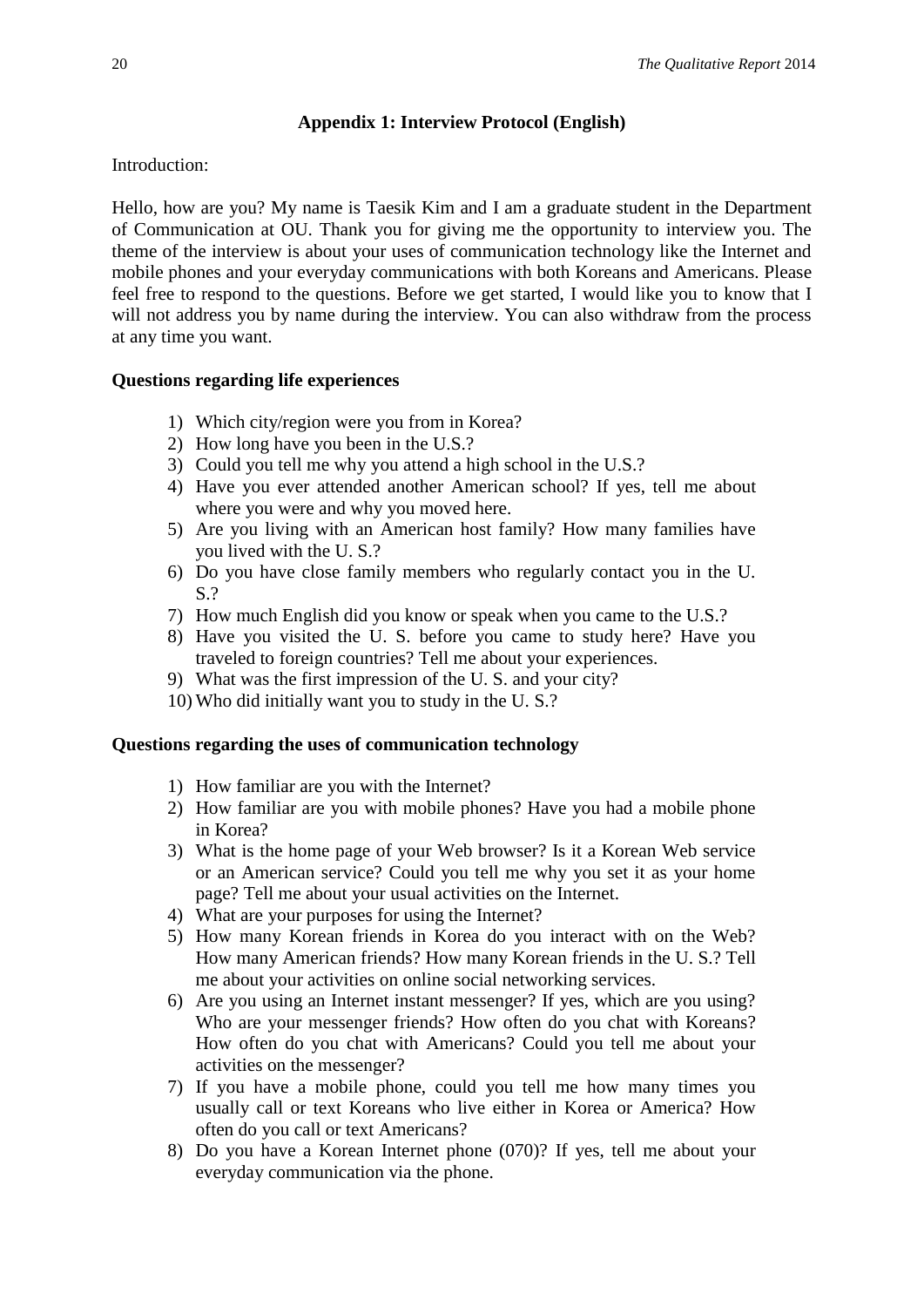- 9) Could you tell me about the differences between your mobile communication activities in Korea and in the U.S.?
- 10) How many hours do you watch television? What do you like to watch?
- 11) Do you watch Korean TV shows? If yes, how and why do you watch?
- 12) Could you tell me about the differences between Korean TV programs and American TV programs?

#### **Questions regarding personal relationships and social network**

- 1) How often do you call your parents in Korea? What do you usually talk to your parents about?
- 2) How often do you personally talk to your teachers in your school? What do you usually talk to them about?
- 3) How often do you talk to your host family about everyday life? How do you feel when you are talking to them?
- 4) How often do you hang out with American friends in your school? What do you usually do with them?
- 5) Do you feel it is hard to make American friends? Could you tell me about your experiences?
- 6) When you are having an academic issue, what do you usually do about that? Do you ask another person for advice? If yes, who and why?
- 7) What kinds of social networks do you get involved in the U. S.? Religious groups, clubs, extracurricular activities? Tell me about your experiences of social networks.
- 8) Do you think that you are doing well in school both academically and socially? Could you tell me about your school life?

#### **Questions regarding cultural consequences**

- 1) How much did you know about American culture when you were in Korea? Tell me your thoughts about American culture.
- 2) What are similarities and differences between Korean and American culture?
- 3) Have you enjoyed American cultural products (TV, Internet, movie, music, and so on) when you were in Korea?
- 4) Do you enjoy watching sports in the U. S.? What teams or athletes do you support? How do you feel?
- 5) Do you think you are somehow Americanized now? Tell me about how your everyday behaviors have changed,
- 6) Do you feel strange when you visit Korea during vacations? Tell me about your everyday life when you visit Korea.
- 7) What is most difficult about of living in the U. S.? Please share your stories.

#### **Questions regarding identity**

- 1) Tell me your opinion on English as a second official language in Korea
- 2) In a state of emergency in Korea, which one is more important for you, between your nation and yourself?
- 3) What is your most important reason for studying in the U. S.?